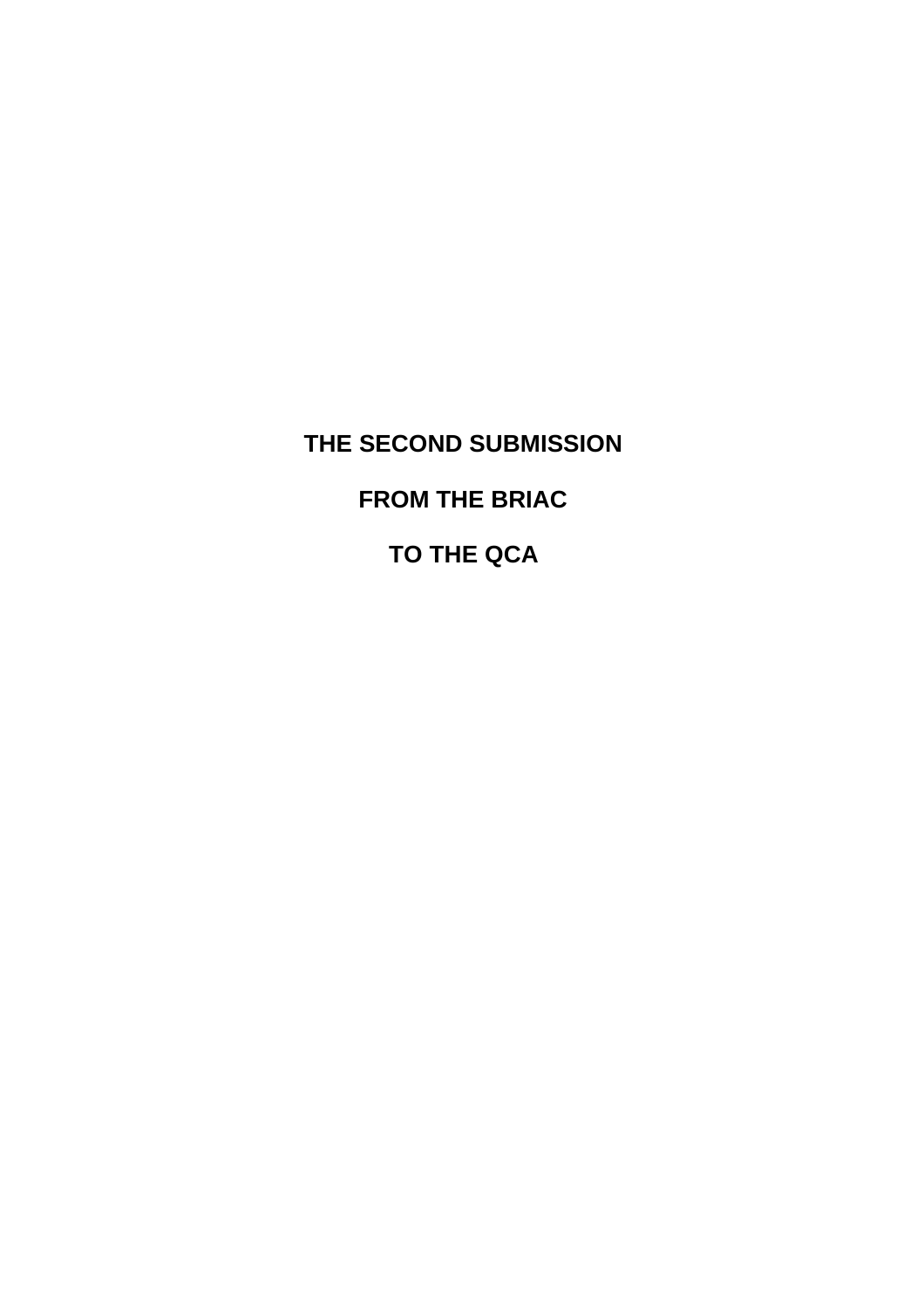## *Table of Contents*

| II The QCA must use the Relevant and Appropriate Accounting and Finance Concepts and    |  |
|-----------------------------------------------------------------------------------------|--|
|                                                                                         |  |
| III. Term of reference 2 - The appropriate weighted average cost of capital  8          |  |
|                                                                                         |  |
|                                                                                         |  |
|                                                                                         |  |
| 1. General criticism: the irrelevance of market rates of return on private equity 11    |  |
| 2. Internal contradictions in previous public sector application of WACC  12            |  |
|                                                                                         |  |
|                                                                                         |  |
|                                                                                         |  |
|                                                                                         |  |
| 7. Further criticism of aspects of a CAPM approach to determining a WACC  16            |  |
|                                                                                         |  |
|                                                                                         |  |
|                                                                                         |  |
| V. Term of reference 3 Whether the current price paths incorporate any excess return on |  |
|                                                                                         |  |
|                                                                                         |  |
|                                                                                         |  |
|                                                                                         |  |
|                                                                                         |  |
|                                                                                         |  |
|                                                                                         |  |
|                                                                                         |  |
|                                                                                         |  |
|                                                                                         |  |
|                                                                                         |  |
|                                                                                         |  |
|                                                                                         |  |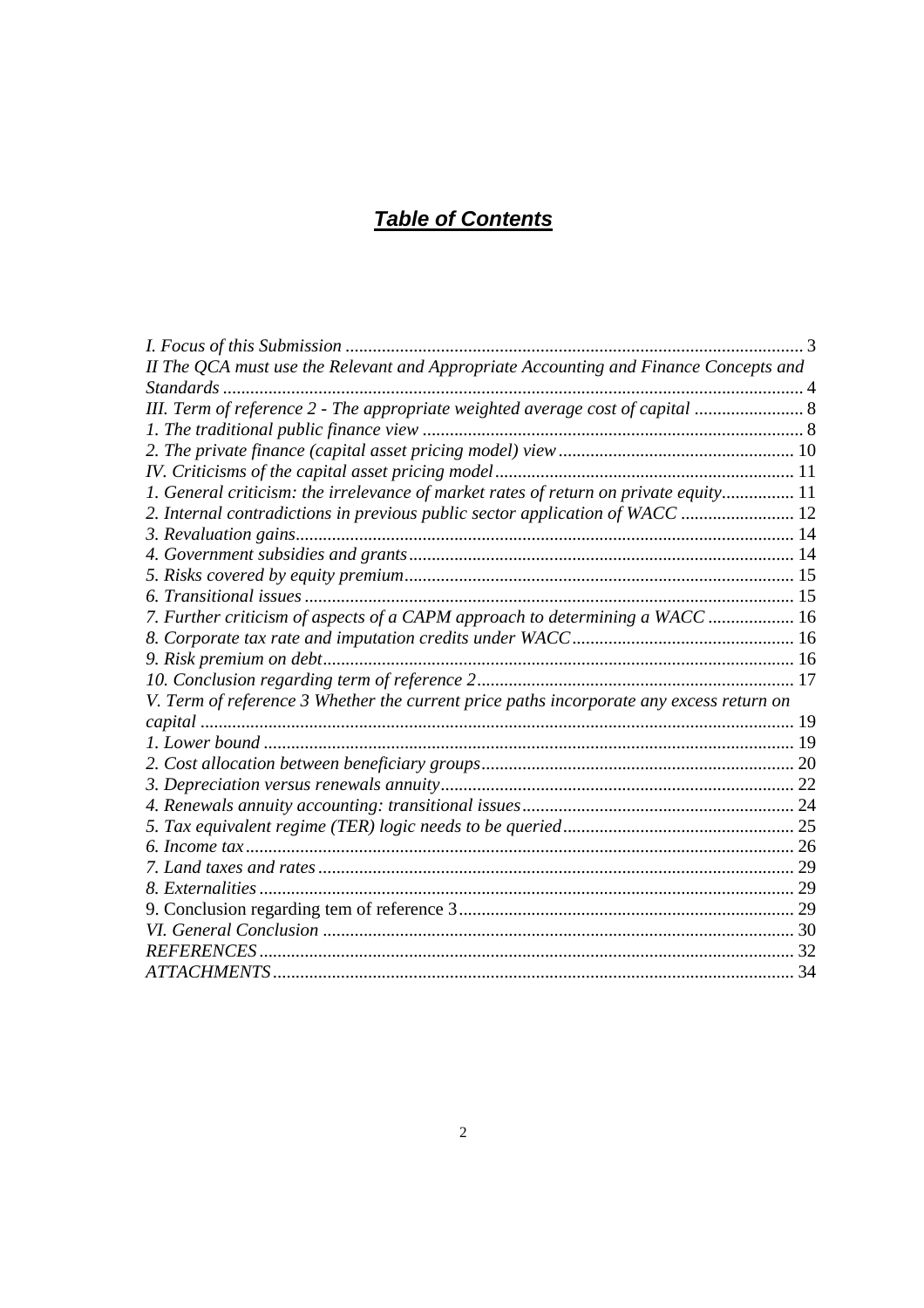#### **THE SECOND SUBMISSION FROM BRIAC TO THE QCA**

*Of course water authorities make high profits.*

*They are monopolies.*

*High profits by monopolies are not necessarily an indicator of efficiency.*

EPAC economist, quoted in Walker and Walker (2000, p 109)

## *I. Focus of this Submission*

This second submission by the BRIA Committee addresses the second and third terms of reference of the Minister's direction notice to the Queensland Competition Authority.

Terms of reference 2 and 3 are as follows:

- "2. Determine the appropriate weighted average cost of capital that could be incorporated in the price of providing those water infrastructure services; and
- 3. Determine whether the current price paths incorporate any excess return on capital based on the above analysis."

At the outset, we note that the QCA is not bound to use the valuation of assets established by Arthur Andersen and that, while the Authority is enjoined to use the lower bound costs of the scheme incorporated in gazetted price paths and demand forecasts used in the rural water pricing process, the third term of reference explicitly requires the Authority to form its own opinion on whether the current price paths (including the lower bound costs) incorporate an excess return on capital. This means necessarily that the Authority *must* review the reasonableness of the lower bound costs used for the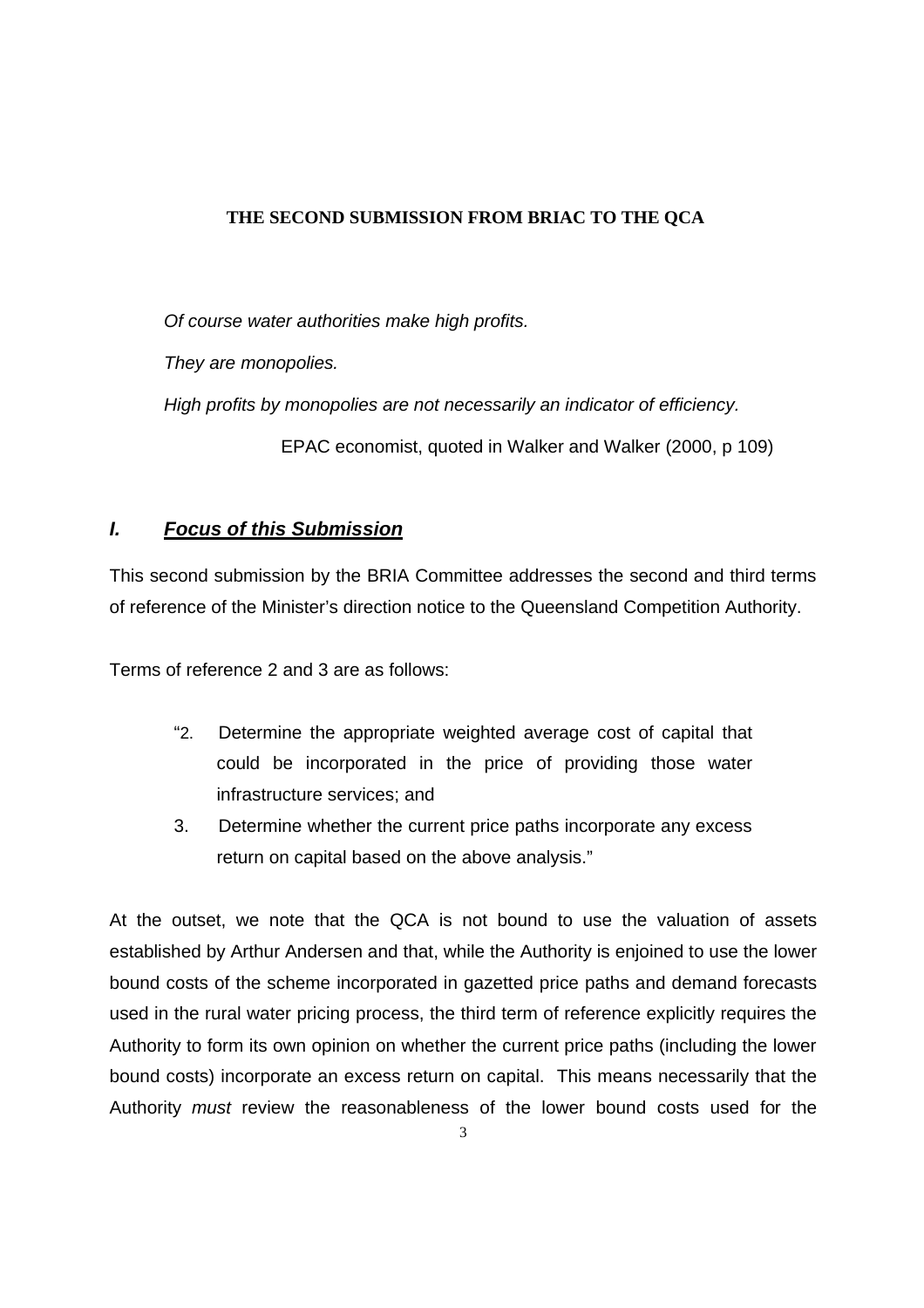gazetted price paths. If the QCA finds that the efficient lower bound costs are below those used for the gazetted price paths, it follows that the current price paths incorporate a return on capital, which is necessarily excessive if one accepts that capital has already been fully recouped.

We also note that this submission raises issues which were not canvassed in the Authority's inquiry into the Gladstone Area Water Board (GAWB). For example, the appropriateness or the validity of the capital asset pricing model (CAPM) for a government owned utility was (perhaps surprisingly) not challenged by participants in that inquiry. Accordingly, the Authority is not bound, in any sense of precedent, by its use of the capital asset pricing model in the Gladstone case.

Because this submission is intended to be a public submission, no reference of any kind has been made to any confidential material supplied by SunWater or any other party. Given also that this submission addresses itself primarily to the principles which the QCA should adopt in looking at terms of reference 2 and 3, we have provided indicative, rather than concluded, figures at this stage drawing mainly on the Mardsen Jacob Report which is attached..

## *II The QCA must use the Relevant and Appropriate Accounting and Finance Concepts and Standards*

The conventional wisdom underlying the COAG and NCP water reforms was that:

- (1) Water authorities in Australia were unprofitable and delivered a low return on the "investment" governments had made in them.
- (2) Hence, they should be made to deliver a rate of return to their government owners equal to the rate of return on private sector equity investments.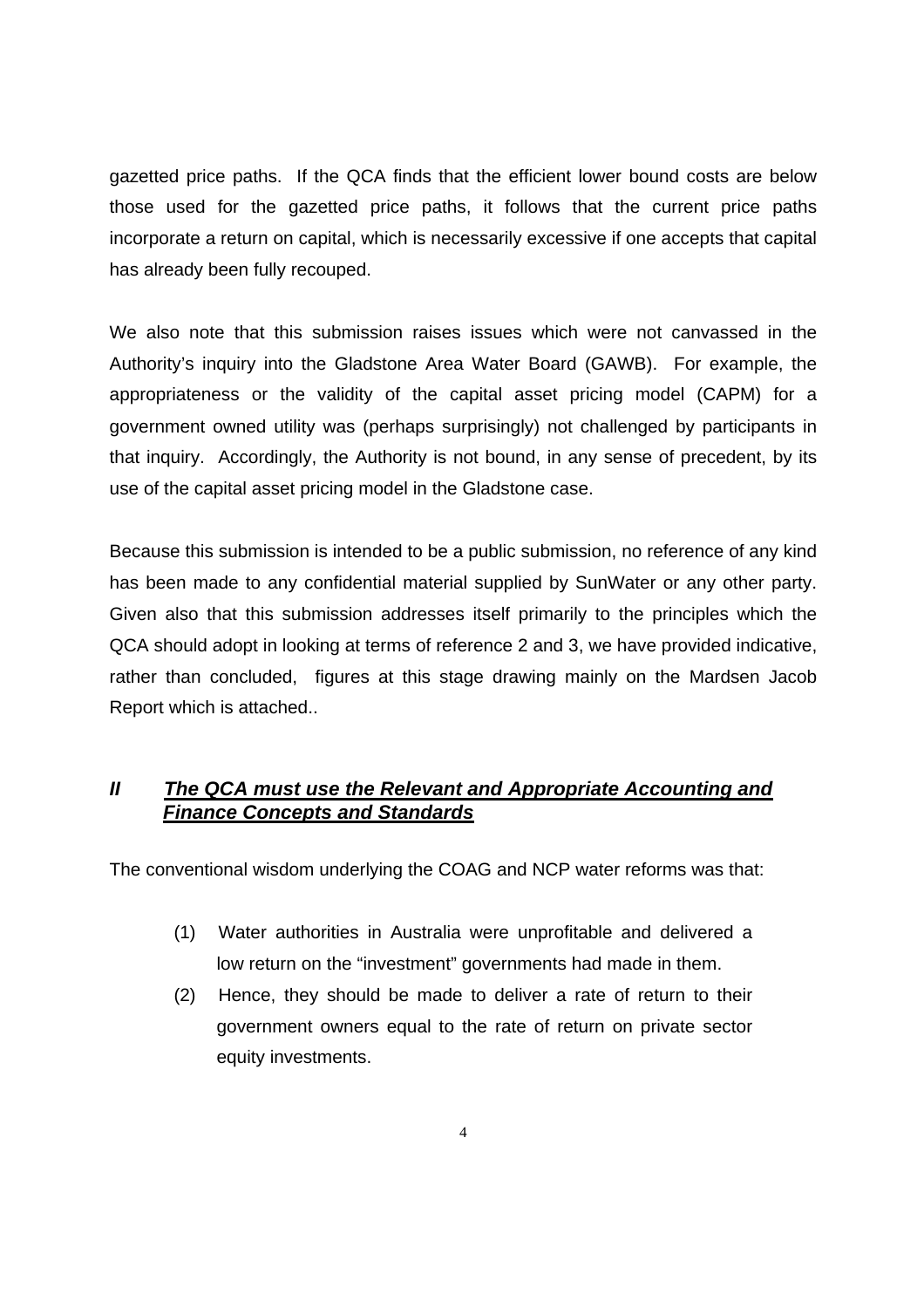Those assertions, constantly repeated, have assumed the status of urban legend, if not the status of self-evident truths.

Both these assertions need to be challenged.

Leaving aside whether water schemes were undertaken as "investments" or were created as public utilities for public benefit, as Walker and Walker (2000) and Walker (1993) have pointed out, public sector accounting for water authorities has often employed techniques which result in false or misleading figures showing low profitability when the reality is that water authorities have been more profitable than most listed industrial companies.

Walker and Walker (2000, p 87-88) point out that "many of those GTEs [government trading enterprises] were highly profitable by private sector standards, but had only *reported* low levels of profitability. This occurred because Australian GTEs were required to adopt radical methods of accounting – methods not used anywhere else in the world ... there are some important differences in the way private sector and public sector entities value their assets. It is not widely recognised that since the late 1980s, Australian GTEs have used a system of accounting which is radically different from that used in private sector accounting. This has produced radically different financial results. " (original emphasis)

They go on to observe that "the major omission [of the Steering Committee *Guidelines on accounting policy for valuation of assets of Government Trading Enterprises*] was a failure to recognise that recent advocacy of the use of current replacement prices was that for consistency, the amounts by which asset values were increased should be brought to account in the operating statement as revenues (or unrealised gains). Adoption of this model of 'clean surplus' accounting would have meant that poor rates of return would have been converted into good rates of return. As it happened, the end result of the Working Party's ill-informed activities was that Australian GTEs were told to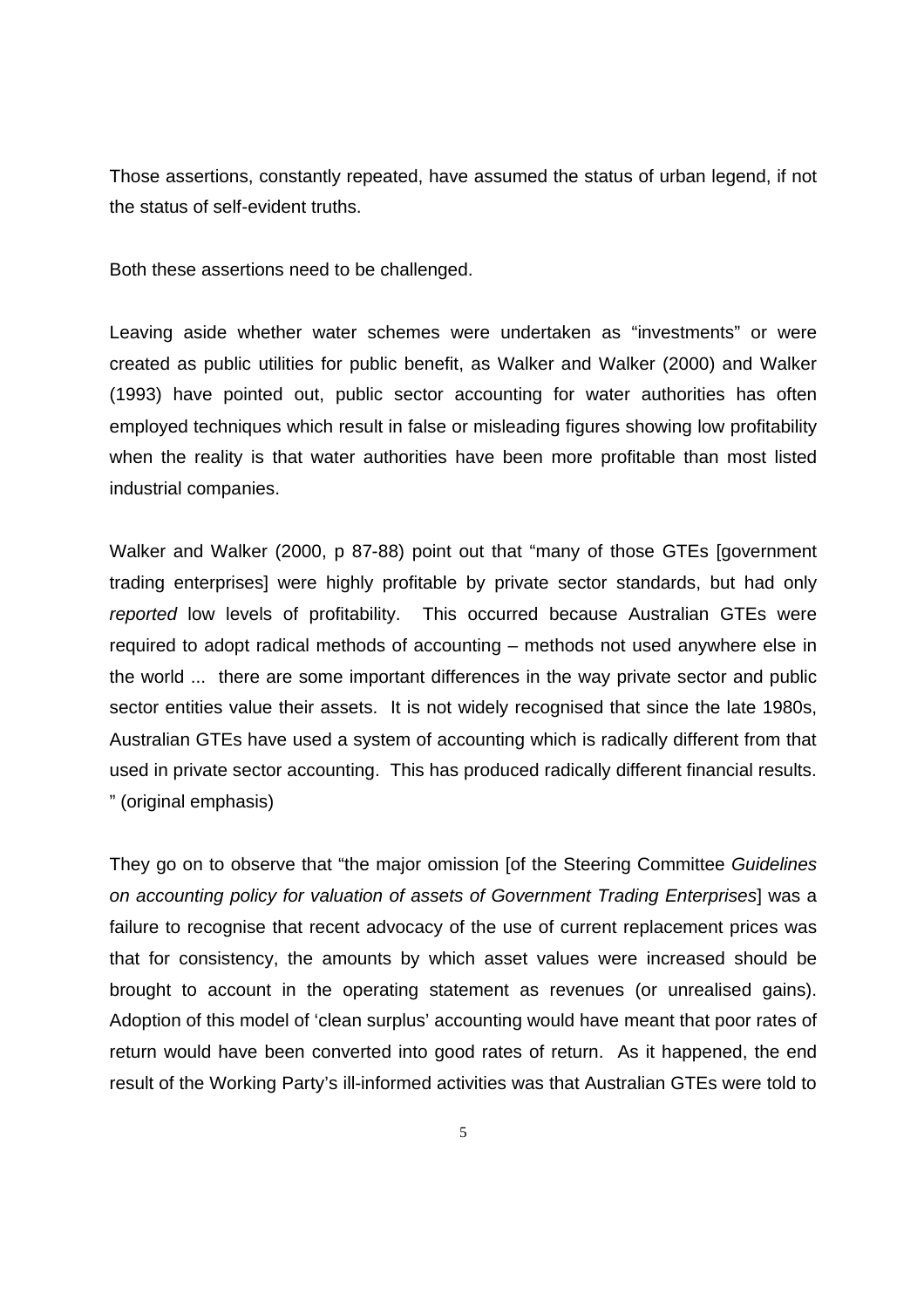adopt a system of accounting which produces figures for 'profit' and 'rate of return' which differ substantially from the figures which would be produced by private sector firms using private sector accounting methods. ... The Steering Committee had set out to ensure that the accounting methods used by GTEs would enable comparisons to be made between the government-owned businesses and 'comparable' private sector firms. They ended up promoting a system that ensured exactly the opposite", see Walker and Walker (2000, p 97)

It was also forgotten that "A significant proportion of the assets of water authorities has been acquired through compulsory 'donations' from property developers. ... From an accounting perspective, the receipt of these 'donations' meant that water authorities had to record an increase in their assets - but most authorities recorded the receipt of these assets as an increase in 'reserves' rather than a source of revenues - the treatment indicated by the accounting profession's statements of accounting concepts. Having recorded increases in assets, water authorities then wrote-off those assets through depreciation charges (which were treated as expenses, and hence reduced reported profits). The combination of these treatments meant that the more donated assets received by those GTEs, the lower their reported profits.", Walker and Walker (2000, pp 104-105)

The net result is that, after adjusting for revaluations and placing accounts on a common historic cost basis "water authorities were far more profitable than listed industrial companies.", Walker and Walker (2000, p 106)

We noted in our first submission that indicative figures which take into account land and water sales suggest the Burdekin scheme has already more than recouped its capital costs.

We therefore regard it as *imperative* to this inquiry that the accounts for the Burdekin scheme be re-cast on the basis of normal historic cost accounting conventions with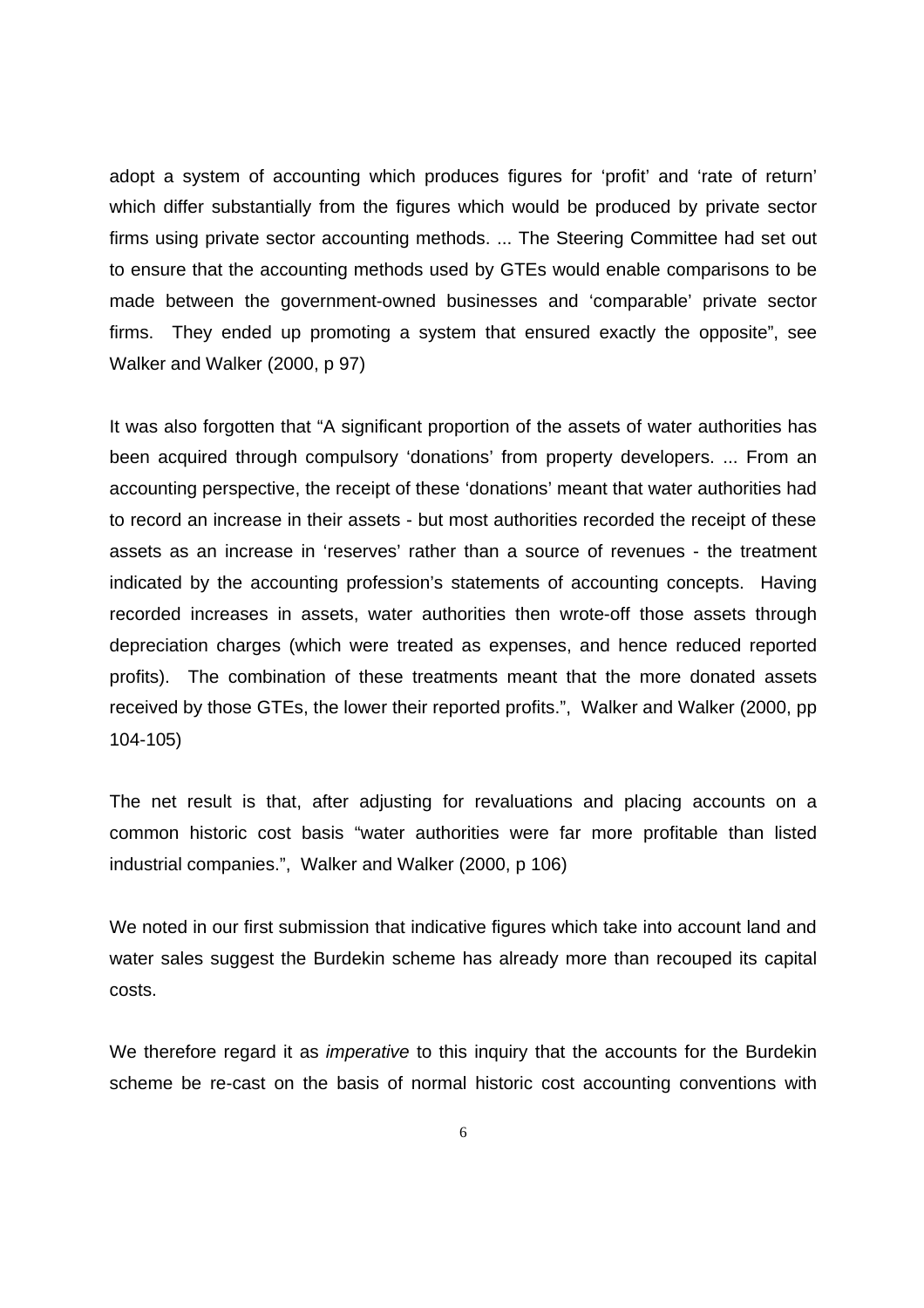revaluations, land and water sales and grants brought to account so that the financial performance of the scheme can be fairly compared with a public sector discount rate.

Second, the assertion that public sector investments should meet a hurdle rate of return based on private sector equity investment also needs to be challenged. While it is often asserted that the cost of capital should be the same for the public sector as for the private sector, Walker and Walker (2000, p 143) note pointedly that "These claims are normative, ideological statements. They reflect someone's opinions about how the world should be run. They also reflect a fundamental misunderstanding of the underlying rationale for the estimation of a 'cost of capital' to guide the ranking of capital projects or to estimate the value of businesses. They are at odds with an established body of literature from the disciplines of economics and finance."

Most economic literature argues that the public sector discount rate should be much less than the private sector discount rate and that the private sector equity risk premium is not applicable. Further, external benefits need to be brought to account in deciding whether a public sector investment meets that lower social discount rate. In addition to rejecting the applicability or relevance of the capital asset pricing model (CAPM) to determining a hurdle rate of return for a public sector investment such as the Burdekin scheme, we note that, even if a CAPM approach were taken to determining a weighted average cost of capital (WACC), there are various aspects which need closer scrutiny. These are discussed in the following section.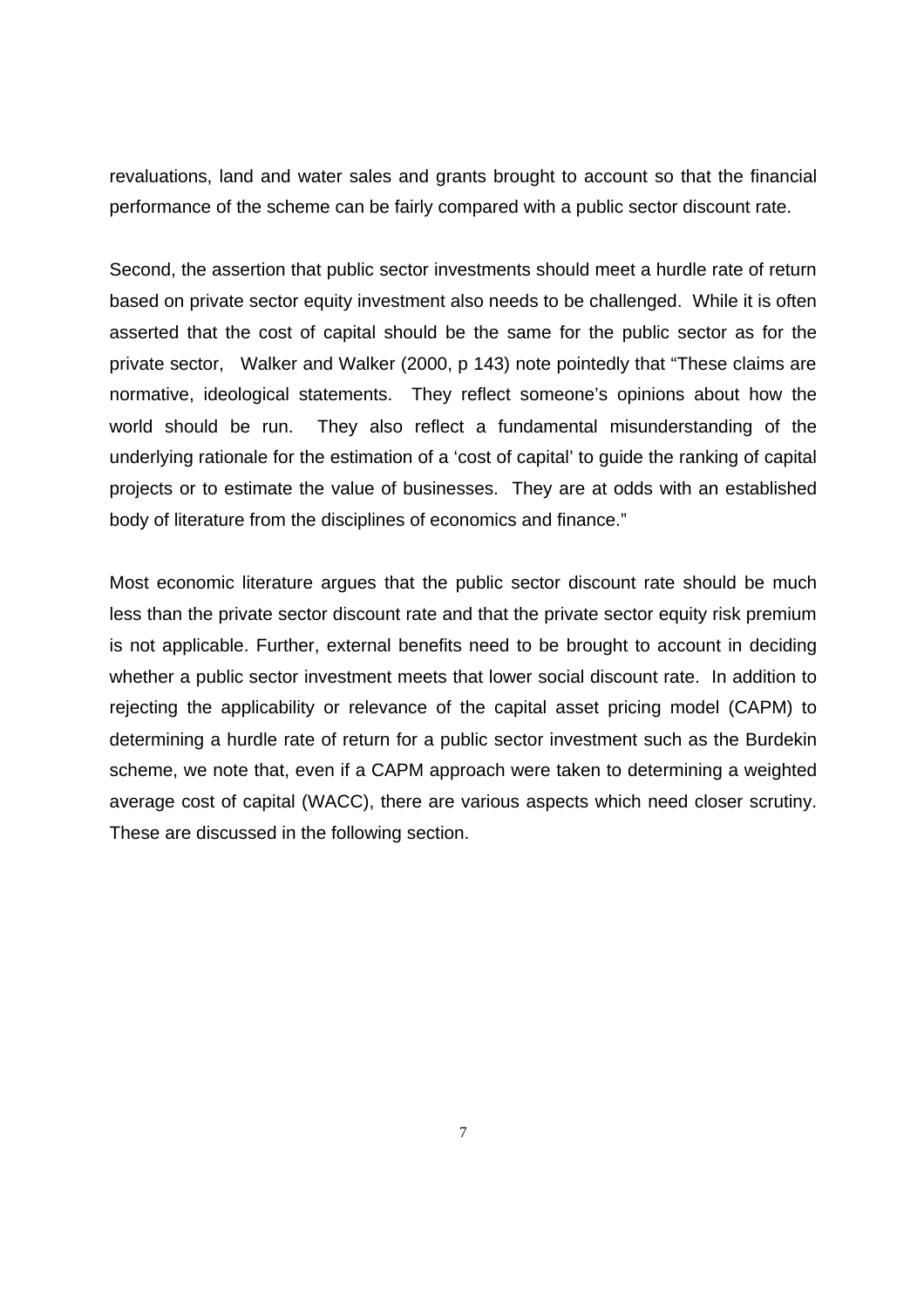## *III. Term of reference 2 - The appropriate weighted average cost of capital*

There are two possible approaches to determining a cost of capital for a publicly owned water utility - the traditional public finance view or the new private finance (capital asset pricing model) view.

## *1. The traditional public finance view*

The traditional public finance approach would be to simply look at the interest costs actually incurred by the Government in relation to the scheme. Simply put, how much is the government borrowing for the scheme and what is it paying as interest on its loans?

In the case of the Burdekin scheme, it is noted that SunWater has apparently inherited no debt in relation to the scheme whence it follows that the scheme has either being funded through Federal or State taxes or has repaid any loans through sales of land and water allocation or through surplus revenue.

It should be noted that traditionally it was seen as absurd that tax monies expended on public works should be treated as if the funds had been raised in capital markets. The so-called "equity" in a government owned corporation such as SunWater merely represents a sum of taxpayers' money spent. The money was not raised through a voluntary exchange in equity markets but by legislative coercion. No taxpayer ever received a prospectus from government inviting equity funds for tax-funded public works. No taxpayer was ever given a share certificate. Taxpayers who contributed the funds were not offered a rate of return on "their investment" by governments. The cost of such "equity" capital to government in legal and accounting terms is simply zero.

To take a private sector analogy, suppose a thief set up a \$2 company and embezzled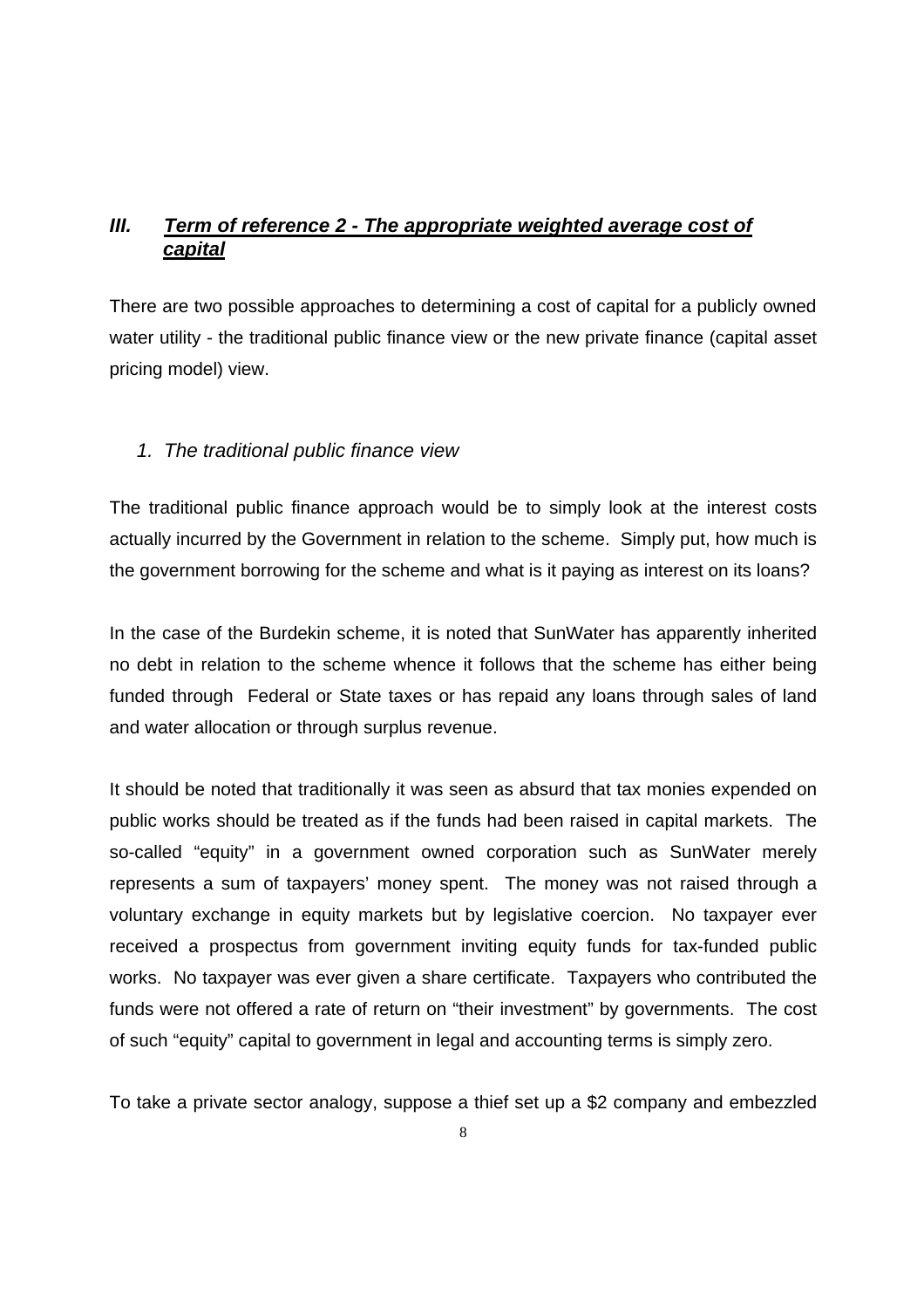\$1 million from a bank which he then placed in that company. One might treat the \$1 million as a donated asset or as income from the company's point of view and one might include it in a formal sense as part of the shareholders' equity attributable to the owner (the thief). But it would be wrong to talk about the need to pay a cost of capital equal to a market rate of return as part of this "equity raising". No equity in the company was issued to the bank from which the \$1 million was embezzled. The amount really represents an illegal profit to the owner (the thief) rather than a cost of capital to his \$2 company. If the \$1 million is to be put in a balance sheet it should also be passed as a profit through the income statement and included as such in computations for the company's rate of return on its original \$2 of assets.

Because private companies cannot usually increase their capital asset base through expropriation (the annexations of the East India Company in the  $18<sup>th</sup>$  and  $19<sup>th</sup>$  centuries are an exception), it is understandable that finance analysts assume that all equity in the company must be contributed by its owners who are entitled to a rate of return on their investment. However, this assumption is not valid in the case of public sector businesses which can be funded through taxes or themselves require the "donation" of assets (e.g. by developers).

It is true that the raising of taxes usually involves deadweight loss and hence an economic cost at the time they are levied but that distortion is a one-off loss at that time and does not represent an ongoing contractual or quasi-contractual cost of servicing dividends on "equity". If one is to take an economic point of view and take account of deadweight losses arising from tax funding of public works one also has to bring to account the external benefits created by those public works - but these are entirely different matters to arguing for a financial accounting return on notional "equity".

From the taxpayers' point of view, charging a rate of return against them on assets which they have already paid for in taxes amounts to double dipping and a form of further taxation. Governments, of course, have the opportunity, if Parliaments so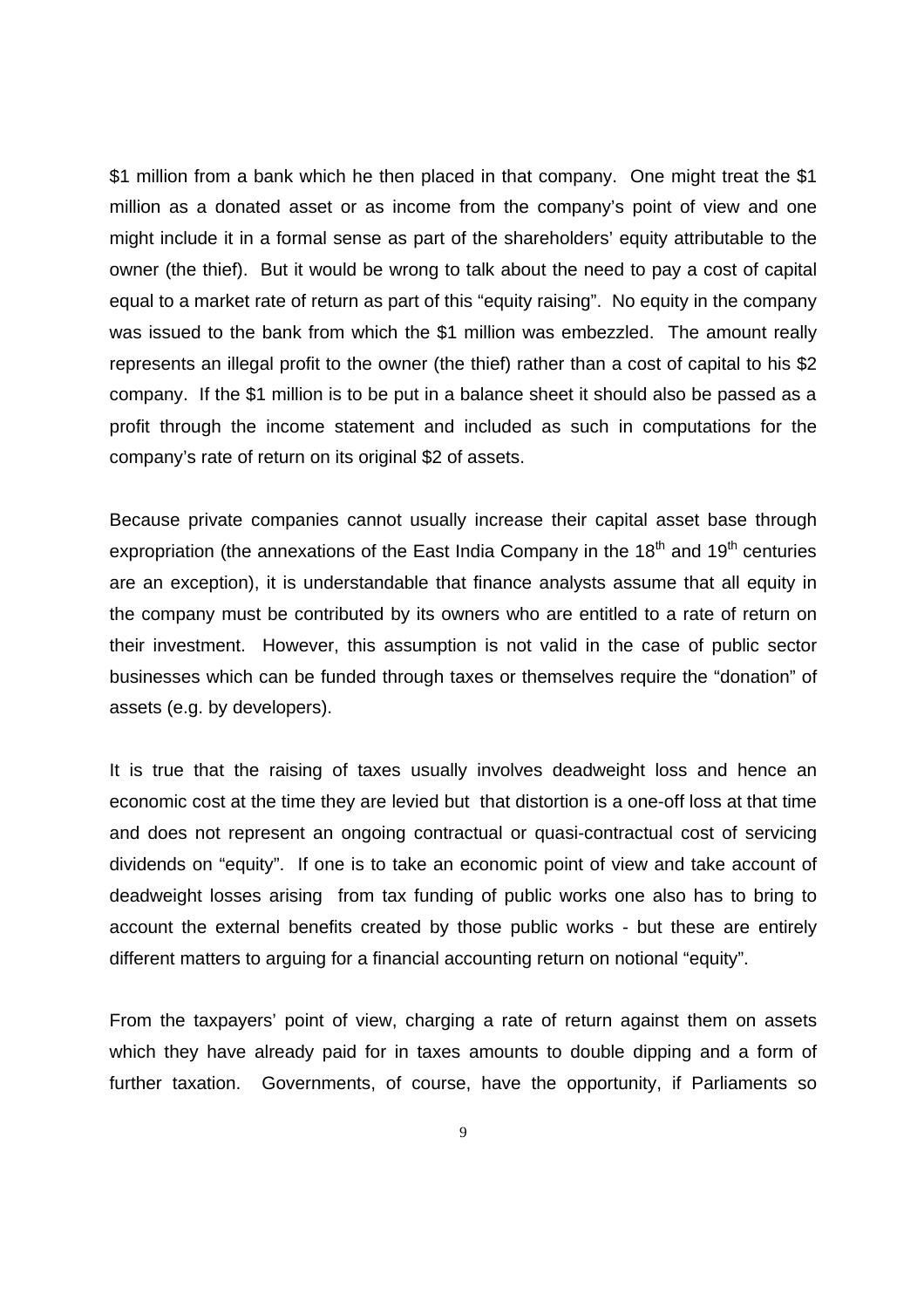empower them, of raising taxes as they think fit, but there is no logical economic reason why a tax in the form of charging a "return" on taxpayer funded assets is more efficient or desirable than any other tax or form of revenue raising.

*The traditional public finance view (which we endorse) is that the appropriate weighted average cost of capital in the case of the Burdekin scheme is simply the actual interest rate charged on scheme loans outstanding. But we understand there are no such loans outstanding. Hence the actual return on capital should be zero. The scheme has been paid off*, there are no loans outstanding and it is not appropriate to charge a rate of return on monies levied as taxes for public works.

#### *2. The private finance (capital asset pricing model) view*

In recent years, under the guise of competitive neutrality, a fashion has arisen for treating taxpayer owned and funded public utilities as if they were private sector companies raising capital in public markets.

On this view, it is argued that a weighted average cost of capital should be constructed on a notional basis reflecting private sector returns on equity capital and debt financing costs, together with taxation costs. It should be stressed that this weighted average cost of capital is purely notional. It does not represent an actual cost of capital, no more than replacement cost represents the actual construction cost of physical assets.

As with the notional valuation of assets, the BRIA Committee rejects completely the view that irrigators should be charged on the basis of notional costs. *We therefore urge the Authority to reject the use of the capital asset pricing model, which is based on a notional rather than the actual cost of capital.*

The rejection of notional costs should be enough to dispose of this matter, but we wish to also point out that the capital asset pricing model involves serious logical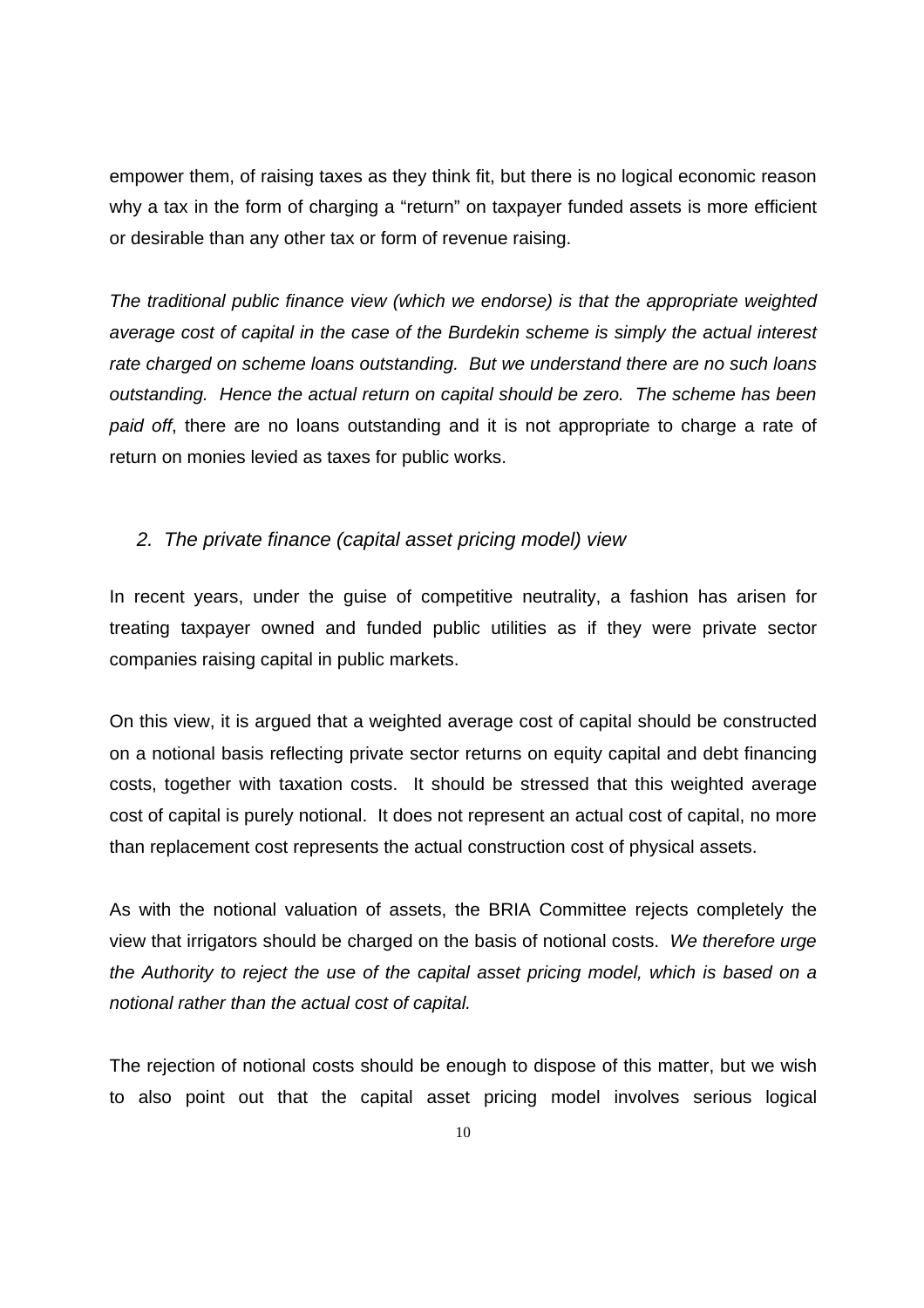contradictions when applied to a government owned business.

## *IV. Criticisms of the capital asset pricing model*

## *1. General criticism: the irrelevance of market rates of return on private equity*

The capital asset pricing model uses the rate of return on private equity as part of the process of constructing a deemed weighted average cost of capital to be applied to the capital base. This rate of return includes an "equity premium" over the return on debt. However, this "equity premium" in returns on private equity is irrelevant to the cost of funds to government.

Professor John Quiggin, a member of the Authority, has himself pointed out that the existence of an observed equity premium in private capital markets "is no reason to use the private equity rate of return as a discount rate to evaluate income streams for assets in public ownership."(Quiggin, 1996, p 149). While he acknowledges that "the fact that the private return to equity is inappropriate as a basis for evaluating public investment projects does not automatically imply that the government bond rate should be used" he also goes on to point out that governments can insure against risk through the tax system and that "the pure risk premium applied in the valuation of public infrastructure projects and the returns from government business enterprises *should be lower* than the private equity premium." (Quiggin, 1996, pp 150-151, emphasis added). His conclusion is that "the pure risk premium for public investment *must be lower* than the private equity premium.... the appropriate pure risk premium for the public sector should be around one-sixth of that for private sector equity, or about 1 per cent in addition to the real bond rate." (Quiggin, 1996, p 153). It follows that traditional public finance borrowing is an appropriate and efficient method of funding public works.

Walker and Walker (2000, p 300) note that "If one is a true believer in the privatisation of public trading enterprises, or just think that privatisation would be good for business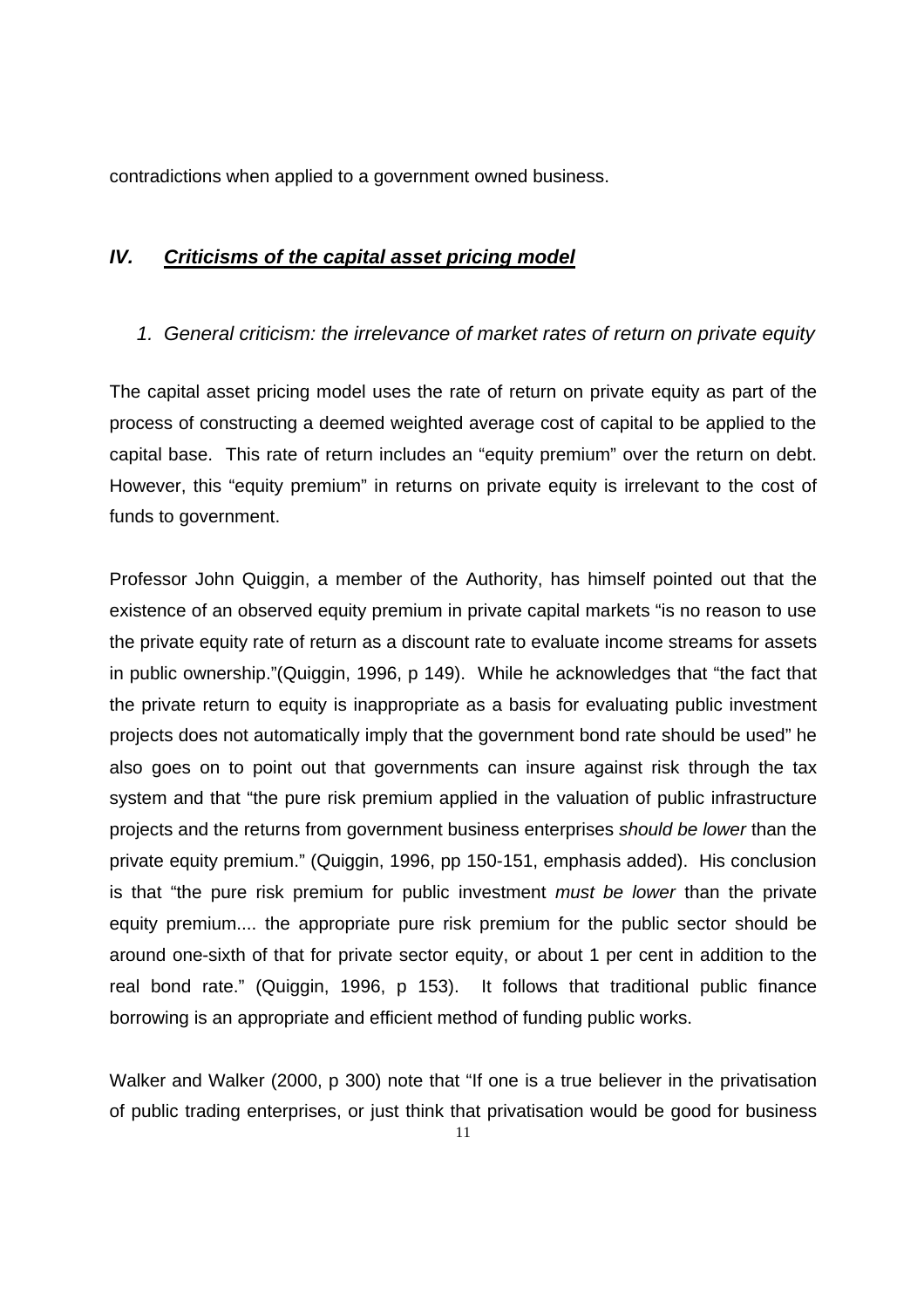(yours), then it makes sense to argue that the cost of capital for the public sector should be the same as the rates identified for private sector firms. High discount rates will reduce estimates of retention values, and hence produce results which are biased towards privatisation. The claim that the cost of capital 'should be the same' for public sector and private sector firms is not based on empirical evidence. The concept of 'cost of capital' is a theoretical construct, and the cost of capital of individual firms or governments cannot be measured directly. The processes undertaken by financial analysts to quantify the cost of capital involve a series of arbitrary assumptions, several of which are just not relevant to the public sector. ... Governments issue debt instruments, but don't raise new equity capital."

The only real reason why one would wish to apply a CAPM model in determining a WACC for a water authority would be that one was contemplating a privatization through a public float or a trade sale and was seeking to maximize the sale price at the expense of water users. We are unaware that the Queensland Government has any plans to sell off SunWater to a consortium of merchant banks or by way of a public float. We should be shocked if the Government were considering such a step (given the investment by our members in its assets). Accordingly, we see no reason to apply a high private sector WACC to attribute *notional* costs of capital against the Burdekin scheme.

#### *2. Internal contradictions in previous public sector application of WACC*

The concept of a weighted average cost of capital based on returns to debt and equity comes from private capital markets where finance analysts are looking at nominal pre or post –tax returns to investors. These returns to investors are *total returns*, that is, they include nominal capital gains and nominal dividends, post any corporate tax. As Walker and Walker (2000, p 117) point out "Whenever private sector analysts refer to the financial returns being obtained from investments in securities, they include both the cash streams generated from those investments, and the gains being enjoyed (or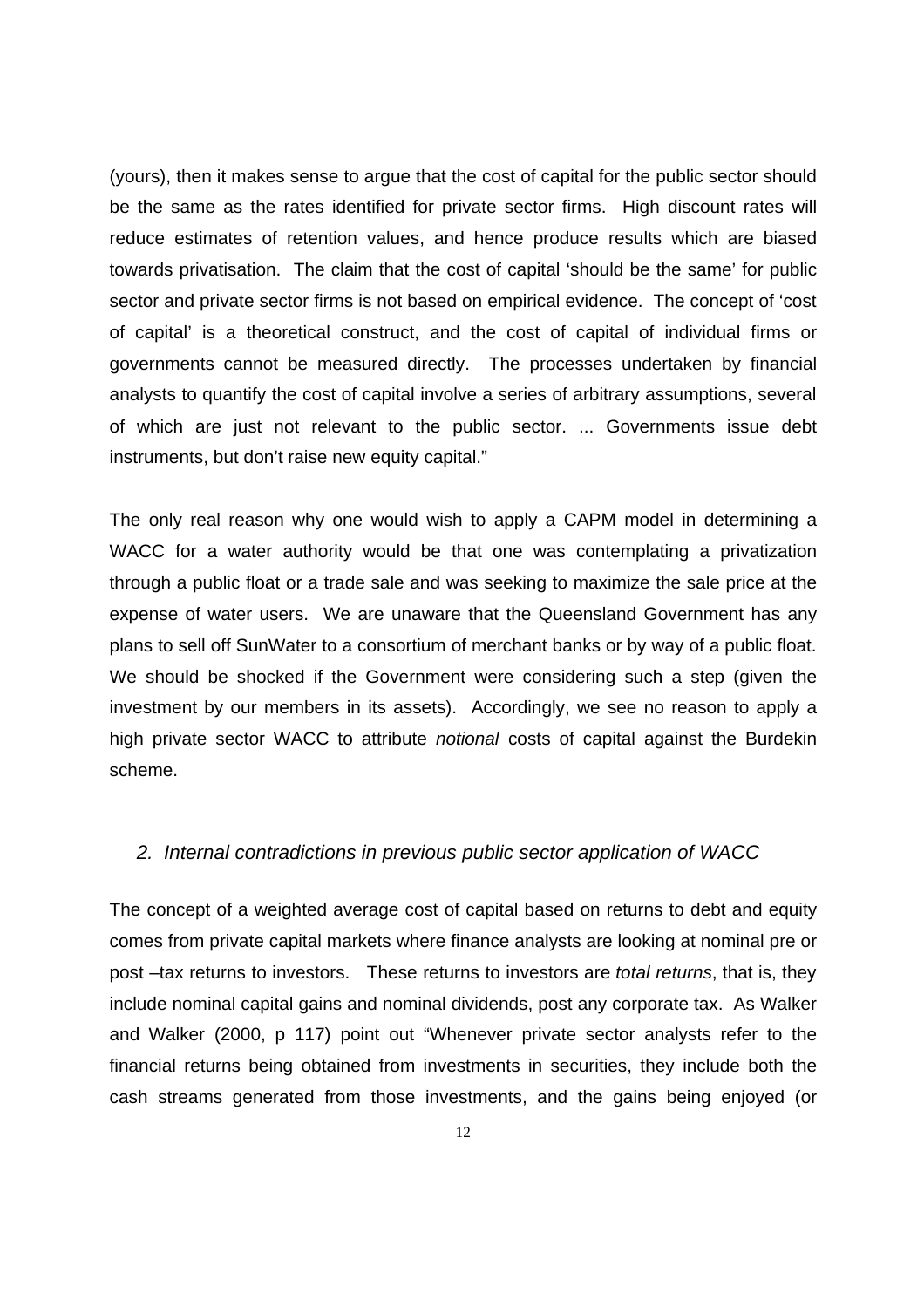losses incurred) from increases in the market value of those securities. ... Similarly, the rates of return earned on an investment in shares is calculated by taking into account the combination of dividends, and increases in the value of those shares."

Hence, a company seeking to ensure that it meets its cost of capital on its assets looks at its total nominal returns on its asset base. Its return on assets and its return on equity *is based on nominal historic cost accounting, treating revaluation gains and losses as part of the income statement.*

Unfortunately, the application of these private sector concepts to the public sector has rarely been consistent. If the capital asset pricing model is to be employed (which is certainly not conceded) then it can only be employed with *all* its accompanying private sector assumptions and accounting procedures.

These include:-

- the use of historic cost accounting and depreciated actual cost conventions, not deprival value, replacement cost or depreciated replacement cost;
- the avoidance of all inflation adjustments:
- the inclusion of all revaluation gains or other holding gains on assets, whether realised or unrealised, as part of the income of the business;
- the after-tax returns from the business must be completed on the basis of the actual owner's tax status, assuming the owner has adopted a tax-efficient vehicle for carrying on the business;
- government subsidies or grants are brought to account as income;
- the cost of debt in computing the business' income statements must be the actual interest cost, not any notional interest cost; and
- the business operator bears all risks of obsolescence, optimization or stranding.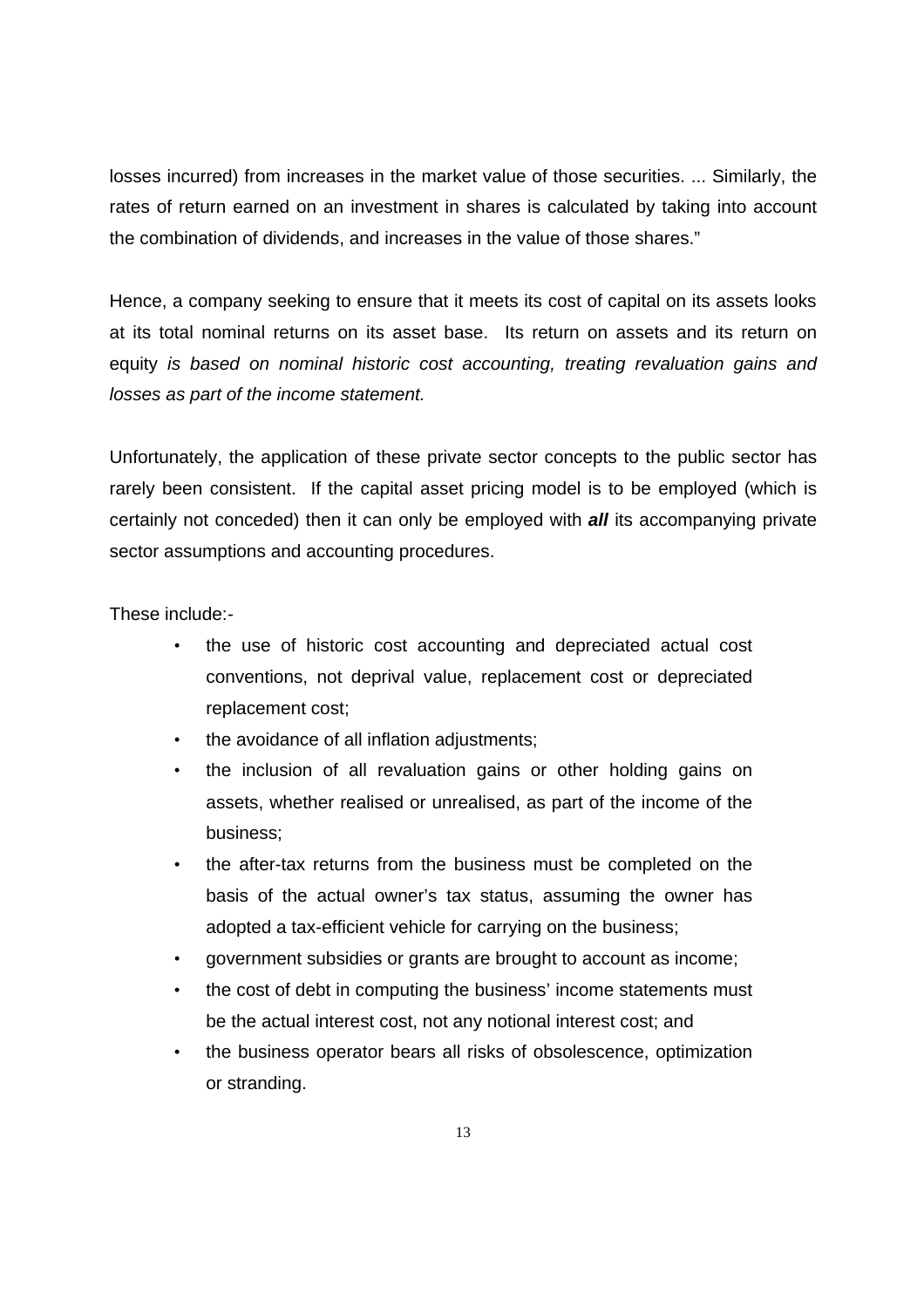#### *3. Revaluation gains*

If financial analysts are seeking to test whether the return on assets being generated by a private sector business is meeting its weighted average cost of capital, they compute the return on assets on a similar basis by including nominal revaluation gains over historic cost as income from the holding of assets. It does not matter to them that such "income" may lead to higher depreciation charges later or that a revaluation "gain" is only an adjustment for inflation. Nor should it, since for their purposes, all that is required is to compare total nominal returns on opening asset values as a ratio with a weighted average of nominal total returns on debt and equity. Economists may worry about historic cost accounting masking a depletion of capital stock in real terms, but that is not the business of financial markets - so long as nominal total returns are being compared with, and are in excess of, nominal total costs of capital, investors are ahead.

## *4. Government subsidies and grants*

We note that under the *Income Tax Assessment Act 1997* section 15-10 bounties and subsidies received by a business are included in assessable income, to the extent they are not already treated as ordinary income. Usually they will be treated as ordinary income. It is apparent from the definitions of "bounty" and "subsidy" in The Shorter Oxford English Dictionary that those terms are applied to payments made by a public authority by way of assistance to the recipient. Windeyer J in *Placer Development Ltd v Cth* (1969) 121 CLR 353. At 373 observed that "A subsidy was defined in America fifty years ago as "a legislative grant of money in aid of a private enterprise deemed to promote the public welfare": Shumaker and Longsdorf, Cyclopedic Law Dictionary. This I take to be, broadly speaking, the sense in which the word is currently used in Australia....". Similarly, McTiernan and Williams JJ in *FCT v Squatting Investment Co Ltd* (1954) 88 CLR 413 at 611 considered that a bounty or subsidy is a payment "made for the purpose of assisting persons to carry on a business at the time the payments are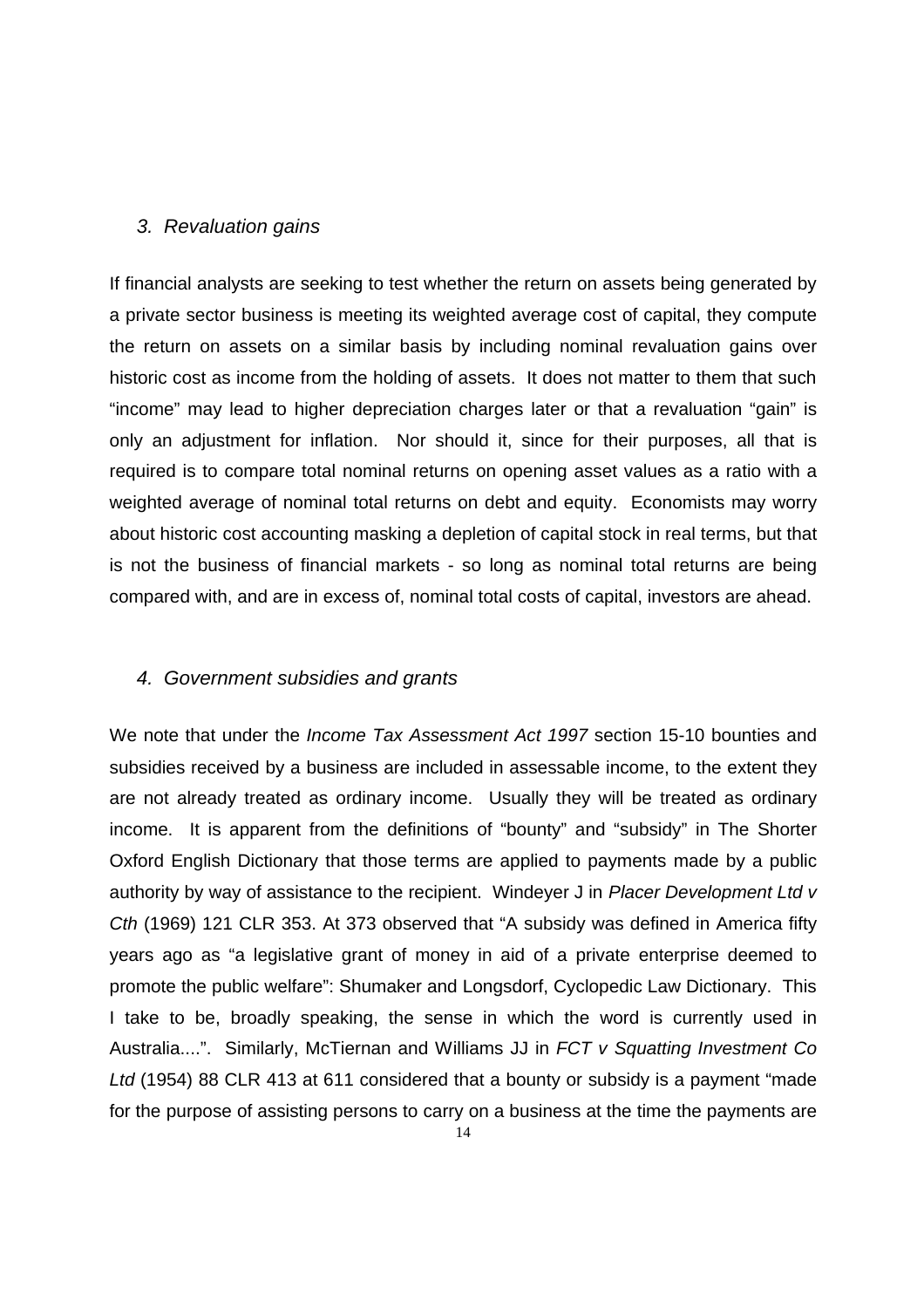made or, perhaps, to commence a business in the future". Accordingly, a private sector firm would be required to include in its income statements the value of any government subsidies or grants in computing its rate of return on equity or assets for purposes of testing whether it met a hurdle rate of return computed under a WACC approach. Thus SunWater's Burdekin scheme accounts would have to show government grants as income when the QCA tests whether the scheme has surpassed a given WACC.

#### *5. Risks covered by equity premium*

It should also be pointed out that private sector premiums on equity rates of return cover risks of obsolescence or loss. Hence use of the capital asset pricing model in the public sector would require a rigorous enforcement of the rule that the public sector business bears all risks of obsolescence, optimisation by competitors or asset stranding. In practice it is doubtful whether such a rule can be rigorously enforced as no government is willing to see the bankruptcy of government owned business.

#### *6. Transitional issues*

From an economic efficiency point of view there is every reason to object to the application of a WACC to the "value" of sunk investments. A WACC is a forwardlooking measure of expected capital costs. It has no relevance to pricing of sunk assets created and financed under a different regime. This is not merely a fairness or equity issue, it goes to the heart of the dictum that in economics "bygones are bygones". Logically, there should be no WACC applied to sunk capital under a CAPM approach as the model is aimed at efficient use of *future* invested capital. If one were to say that SunWater should earn a private sector rate of return on investment that should only be applied to future, not past, investment decisions.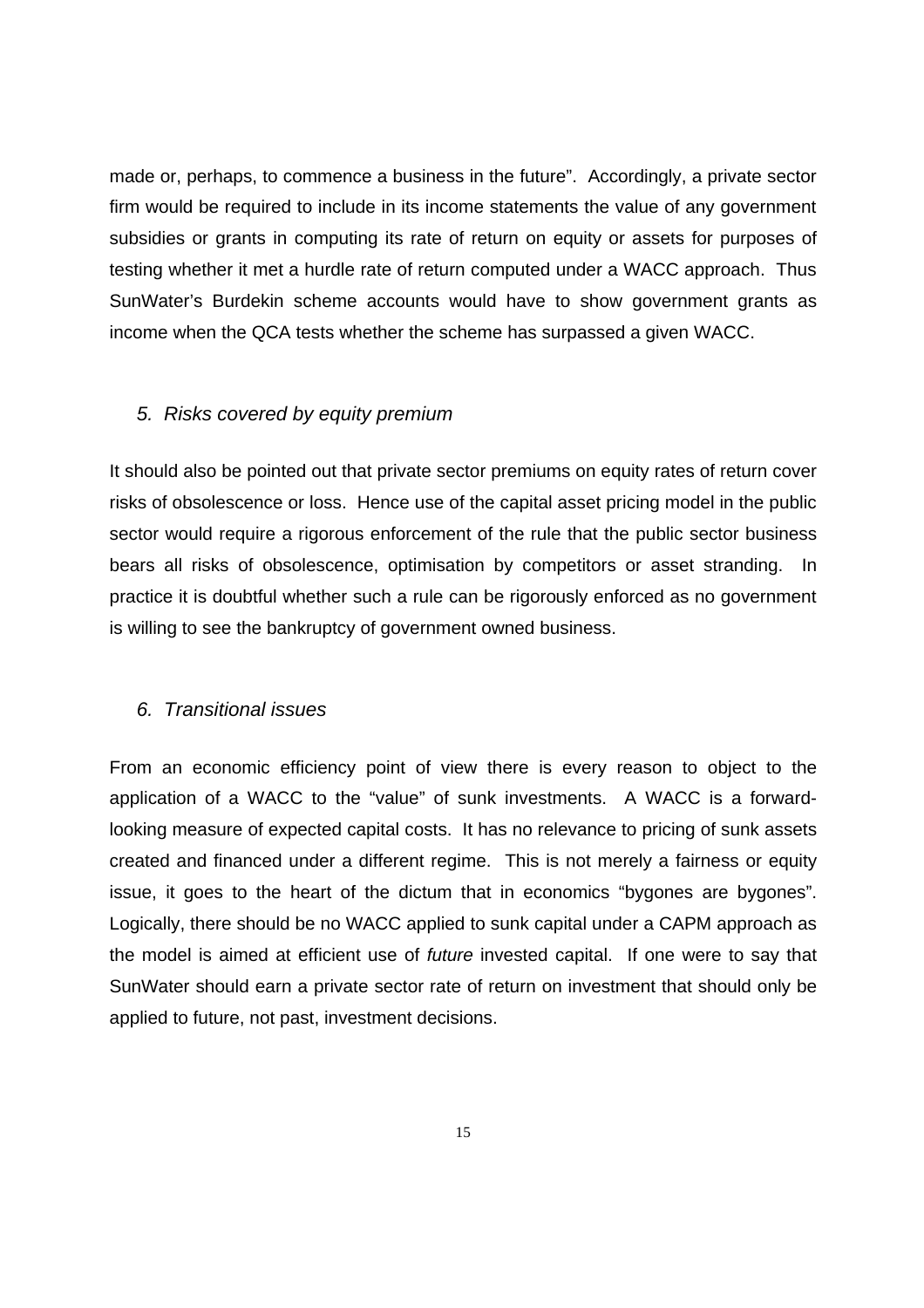## *7. Further criticism of aspects of a CAPM approach to determining a WACC*

In addition to the above more general criticisms of computing a WACC using a CAPM approach we wish to point out there are further technical issues relating to how the building block elements of a WACC would be established in any case.

## *8. Corporate tax rate and imputation credits under WACC*

As noted below, SunWater should be treated as an income tax exempt entity with an exempt shareholder if one is to apply a CAPM approach to computing a WACC. Hence pre and post-tax rates of return should be the same. The corporate tax rate in the conventional WACC formula should be zero.

## *9. Risk premium on debt*

We know that proponents of the use of a weighted average cost of capital usually suggest that the debt component include a risk premium for debt interest above the riskfree rate. For example, in the Gladstone case, a debt margin was urged and accepted.

However the applicability of a debt risk margin in the case of SunWater needs to be challenged. SunWater is wholly-owned on behalf of the Crown in right of the State of Queensland by the shareholding Ministers. The shareholding Ministers are entitled to direct SunWater's board as to what prices may be charged. In addition, it may be that the shareholding Ministers may have de facto influence over dividend or profit retention policies of SunWater.

In these circumstances, a professional lender such as a bank would take advice on its avenues of recourse in the event of a debt default by SunWater. We suggest that a bank would be advised that the shareholding Ministers are de facto or shadow directors of SunWater in terms of the Corporations Law, given the extent to which they can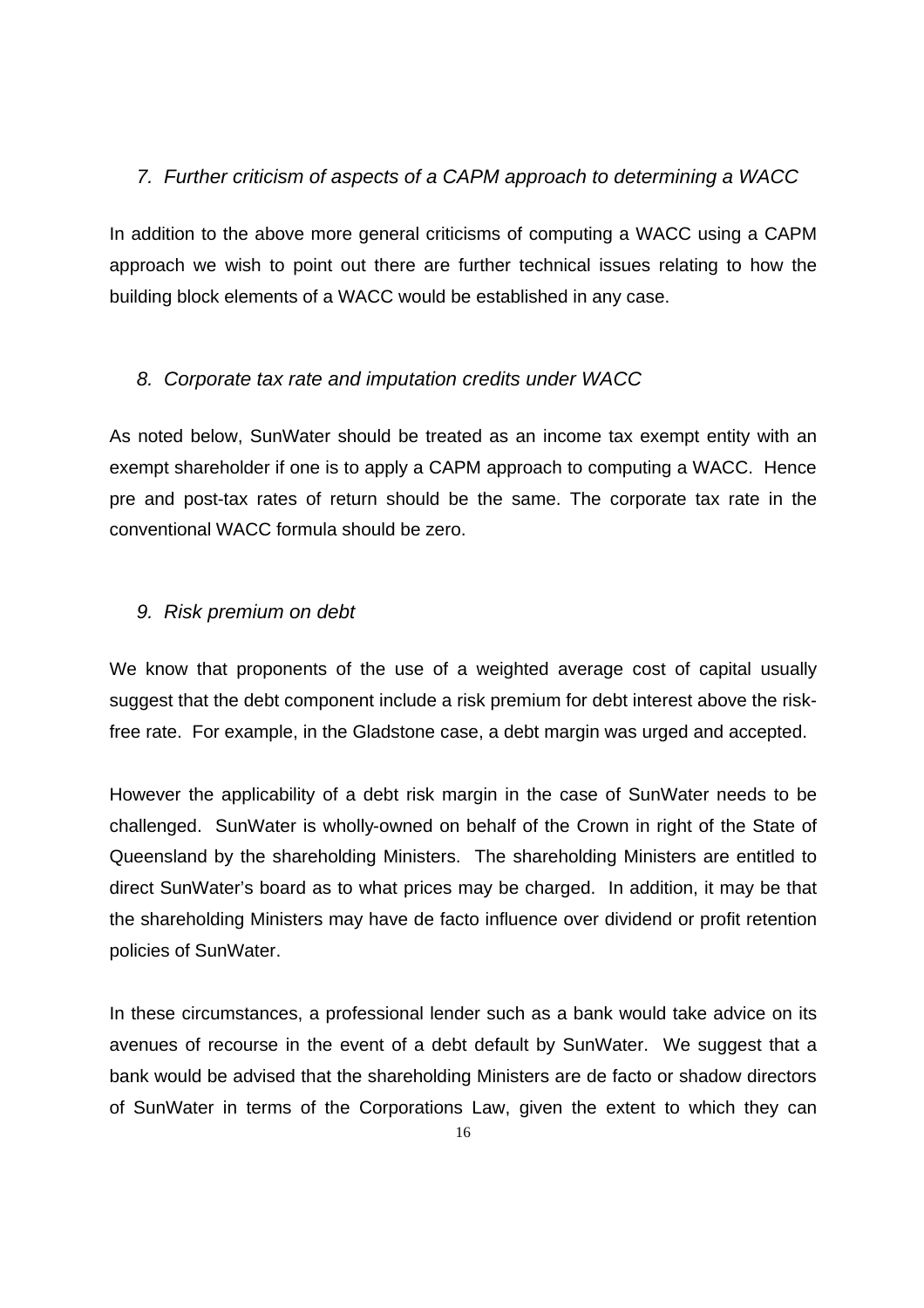influence decisions of the board of SunWater. Accordingly, should SunWater commit any act of insolvent trading or other breach of the Corporations Law which visits personal liability on directors, that liability would also be sheeted home to the shareholding Ministers. Hence, a bank would not charge a substantial premium over its risk-free rate because it has a de facto Crown indemnity from the State of Queensland in relation to loans to SunWater.

Lest this be thought a hypothetical possibility, we know that Air New Zealand rapidly settled a potential claim by creditors of Ansett Airlines who were arguing that Air New Zealand was a de facto or shadow director of Ansett and therefore Air New Zealand was liable for Ansett's debts. In that case, the practical effect was that the New Zealand Government as Air New Zealand's major shareholder, had to intervene. In the case of SunWater, the liability link to government is even more direct than in the Ansett case.

The net result therefore is that if the capital asset pricing model were to be applied, there is no logical basis for adding a risk premium for debt interest. To justify such a premium, the Authority would have to demonstrate that the shareholding Ministers are not de facto or shadow directors of SunWater

Of course, this argument against imposition of a debt risk premium (as with our other comments on technical aspects of the CAPM model) only needs to be dealt with should the Authority not accept our prior submission that there is no remaining debt chargeable against the Burdekin scheme and that the capital asset pricing model is irrelevant to public sector schemes in any case.

## *10.Conclusion regarding term of reference 2*

To demonstrate how misleading it can be to apply a private sector rate of return test without using the normal private sector accounting conventions we attach Professor R G Walker's 1993 critique of the low profitability asserted in respect of some Australian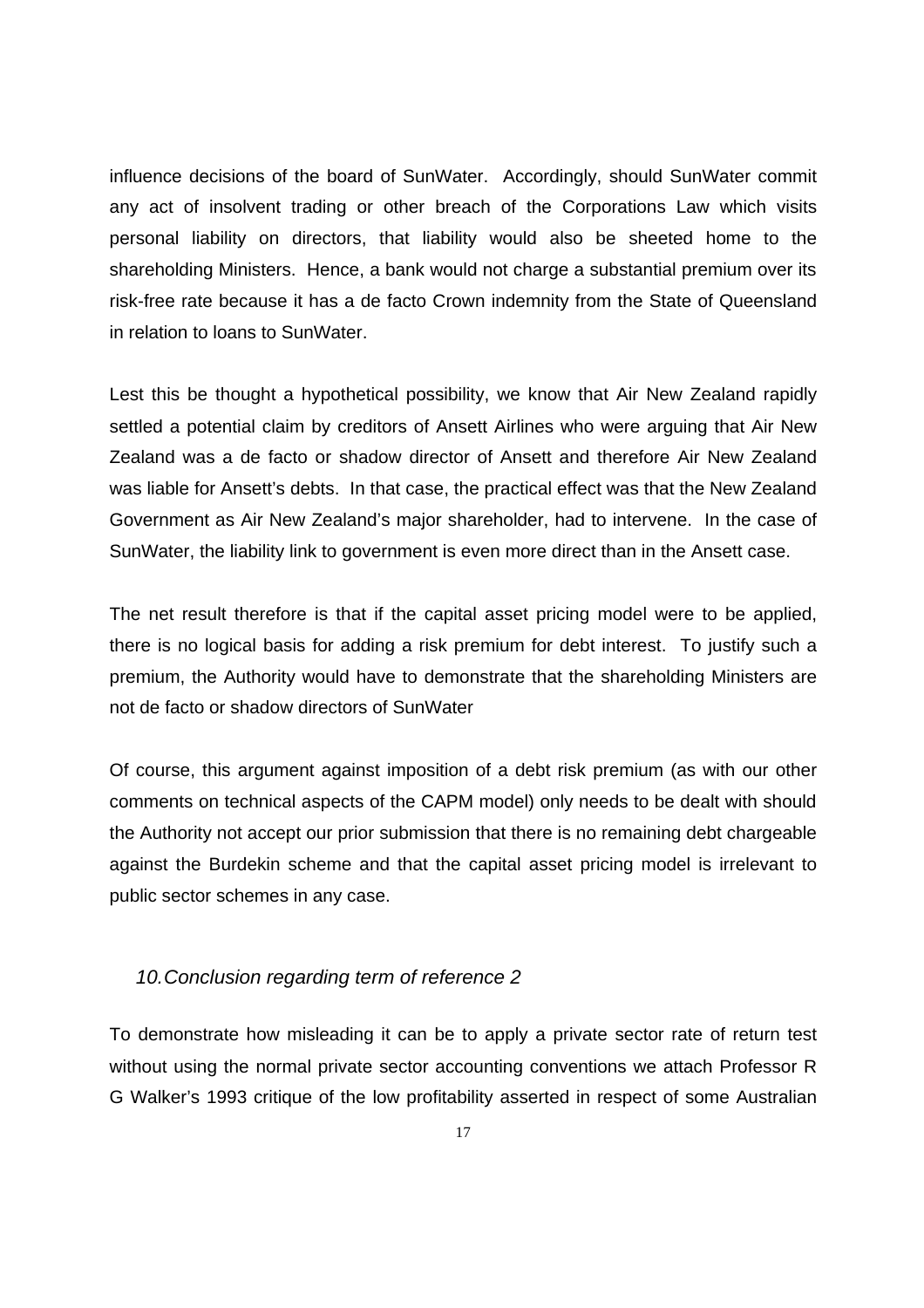water authorities. (see Appendix 1) His work shows the kind of forensic accounting which the QCA must carry out before accepting any assertion that SunWater has not met a given rate of return on equity or assets.

We note that IPART (2001, p 31) drew a "line in the sand" to put a zero value on preexisting capital assets partly because of similar forensic accounting problems in establishing legacy costs. Unless one draws a "line in the sand" and lets "bygones be bygones", neither the unrecouped capital base nor an efficient level of opex going forward can be determined without going into the history of an irrigation scheme and dealing with legacy or endowment issues. Unless one is willing to undertake a thorough forensic accounting to establish historical profitability and examine issues such as maintenance backlogs or depreciation cashflows, it is simply impossible to determine an appropriate rate of return on capital for the future because what an infrastructure owner should get in the future is a function of what he did get in the past.

If the QCA were to employ the capital asset pricing model to calculate a weighted average rate of return to be charged against net unrecouped capital in the Burdekin scheme (if any), it would need to ensure that income statements for the scheme had included all nominal revaluation gains in the past and counted all government grants as income. To put it bluntly, any attempt to use the capital asset pricing model without *all* the accompanying private sector assumptions and accounting procedures upon which it depends is so fundamentally irrational that one might well expect that it would be set aside by a Court in administrative law proceedings.

It is accordingly submitted that use of the CAPM approach be rejected. In our view, the appropriate weighted average cost of capital for the Burdekin scheme is the long-term bond rate *actually incurred* on *actual unpaid borrowings* relating to the scheme. As it is our understanding that all borrowings for the scheme have been repaid, the actual required capital return would be some 5.9% applied to borrowings of zero, giving a required return on capital of zero.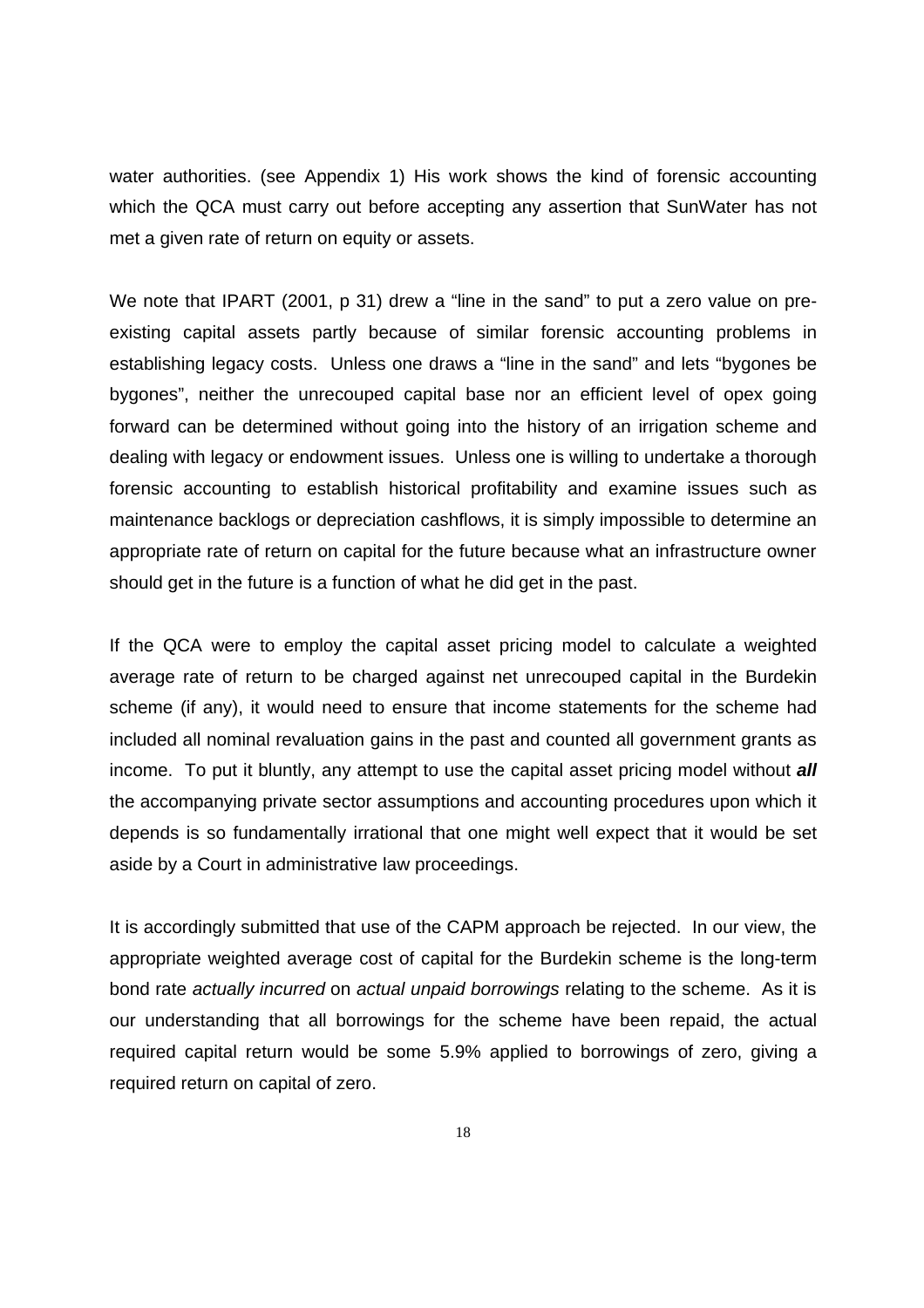## *V. Term of reference 3 - Whether the current price paths incorporate any excess return on capital*

In our first submission, it was argued that the figures suggest that BRIA irrigators have already more than repaid their share of capital expenditure in the Burdekin scheme. It follows that anything paid by irrigators above the correct lower bound (efficient operational expenditure) is necessarily an excess return on, or excess recoupment of, capital.

We have noted that the QCA is not "bound" to accept lower bound costs as applied in setting the gazetted price paths. While it is directed to "use" the lower bound as applied for the gazetted price paths this can only sensibly mean that the lower bound is to be taken as a starting point for inquiry rather than conclusive evidence of what are efficient lower bound costs. Logically, the lower bound costs assumed to date have to be open to examination in auditing the price paths for excess returns on capital, else the inquiry would be futile.

## *1. Lower bound*

The lower bound is meant to comprise efficient operational expenditure (opex) only. While the Water Reform Unit was meant to determine such a lower bound, we note that the Marsden Jacob Report (2000), commissioned by the Burdekin Interim Local Management Committee (ILMC), strongly argues that efficient opex is considerably below that identified by the Water Reform Unit. A copy of the Marsden Jacob Report is attached to this submission and we accordingly will not reproduce all its arguments here but draw to the QCA's attention areas where the Marsden Jacob Report erred on the side of finding too high a lower bound. (see Appendix 2)

Marsden Jacob (2000, pp ES vii, 21) suggested an indicative Budget for the scheme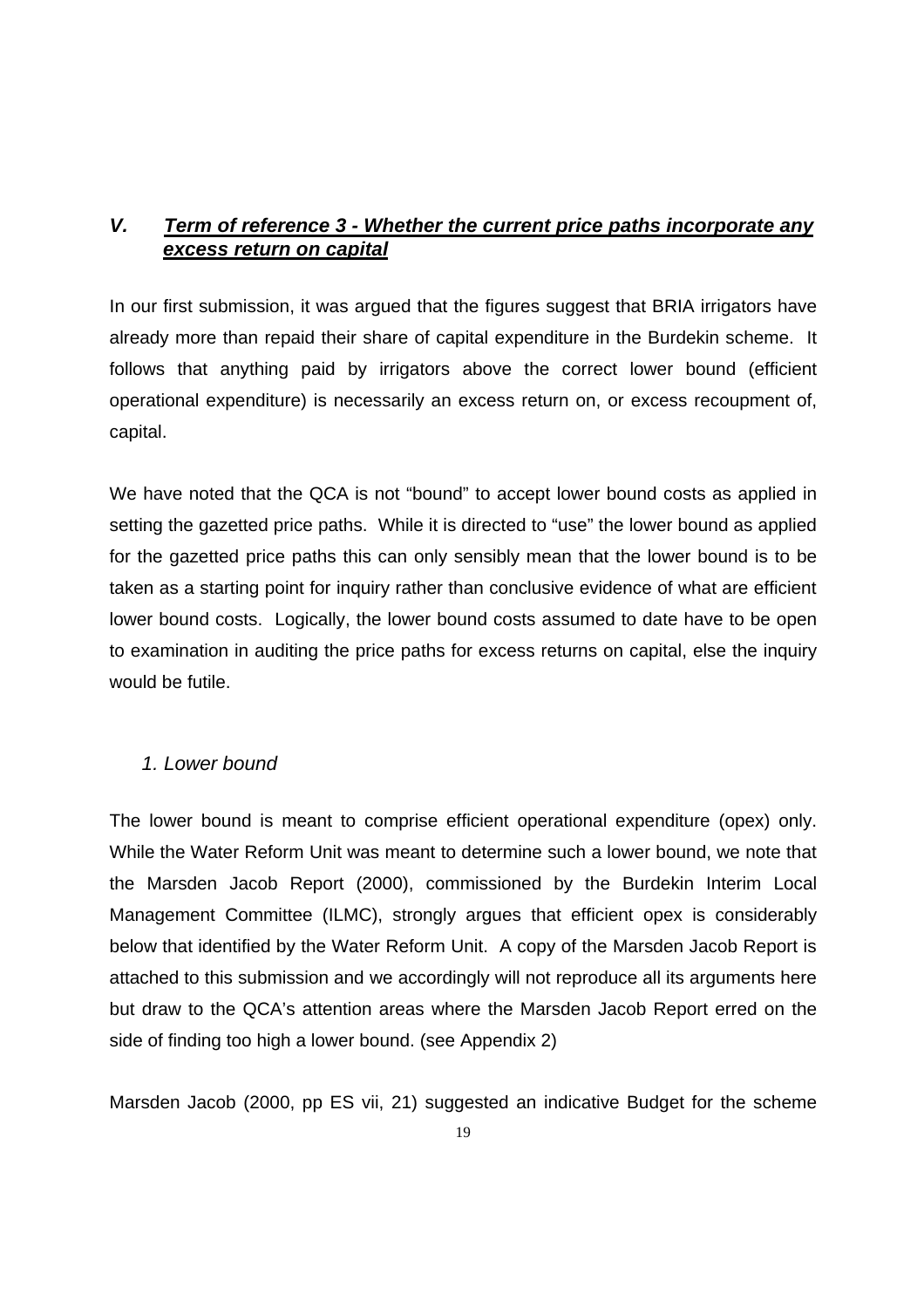would be \$7.706 million comprising \$6.982 million for distribution and \$0.724 million for headworks.

Figures previously released to BRIAC under Freedom of Information (WRU, 2001, p 12) show actual Burdekin costs (excluding interest and insurance) for 1998-99 of \$7.335 million including a contribution of \$2.226 million to Central Office costs. Yet in discussions with the Burdekin ILMC, the WRU (2001, p 14) proposed total prices of \$36 per ML and \$11.70 per ML for Channel and River irrigators which assumed 2000/01 budgets of \$11.449 million and \$0.348 million respectively. These charges were adopted by the Government and SunWater, even though it was acknowledged by WRU (2001, p 14) that they incorporated over-recovery of costs at 132% and 191% for channel and river irrigators.

These apparent discrepancies between the revenue implied in the gazetted price paths and Marsden Jacob's and WRU's own estimates of operating costs are enough alone to require a thorough review by the QCA of the extent to which the current price paths incorporate an excess return on capital. But we also note that WRU (2001, p 19) also released a benchmarking study which showed that State Water Projects' total corporate overhead cost per customer of \$1,187 (or \$7.70 per ML) was substantially above Goulburn-Murray Water and Southern Rural Water at \$398 (\$2.96 per ML) and \$180 (\$3.35 per ML) per customer respectively. This also calls into question the validity of the Burdekin's \$2.226 million contribution to Central Office overhead costs

#### *2. Cost allocation between beneficiary groups*

A key issue is the allocation of operational costs between some 300 farmers and up to 250,000 other users or external beneficiaries.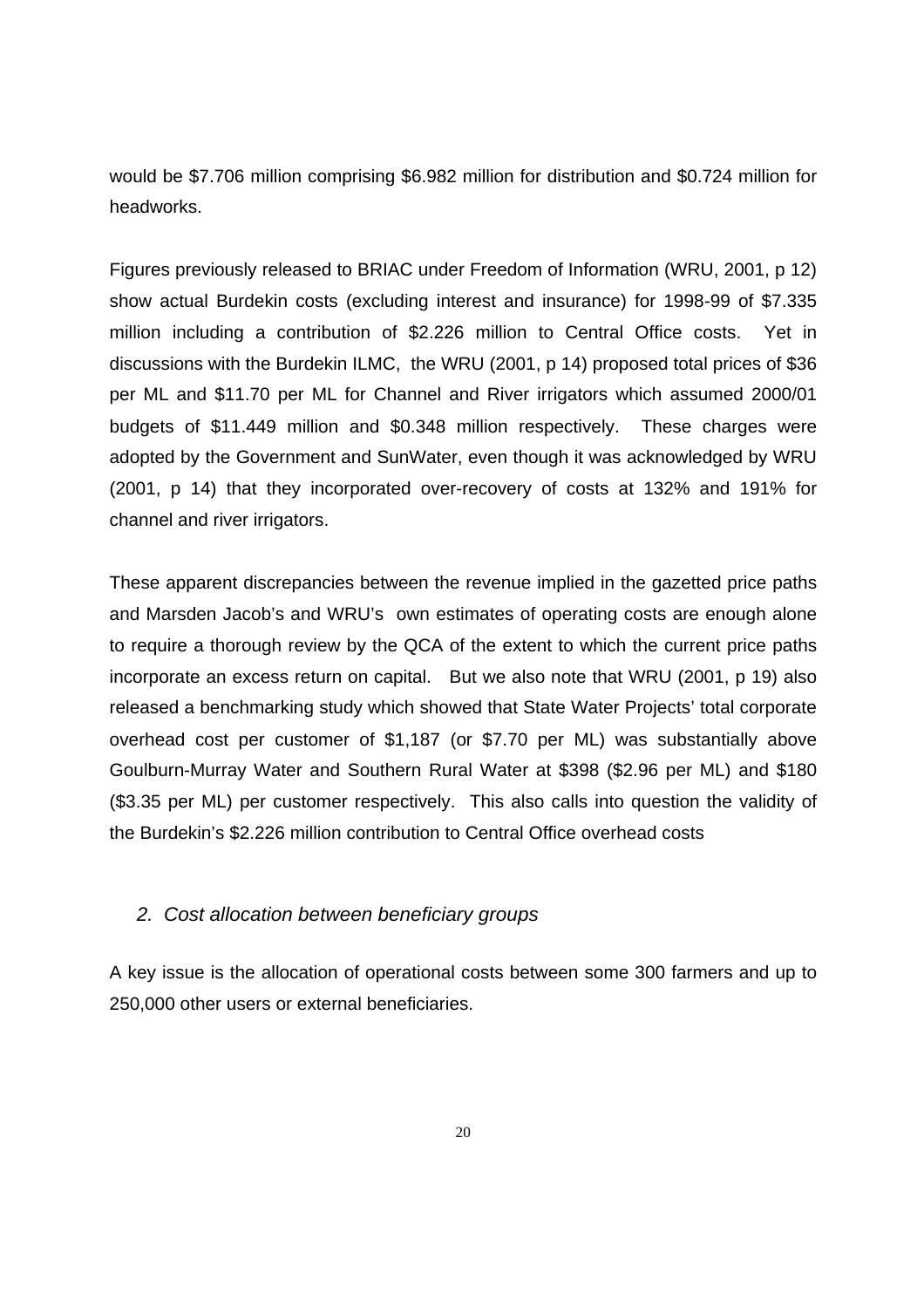There are four major user groups for the Burdekin scheme:

- Townsville Thuringowa Water Board
- North Burdekin Water Board
- South Burdekin Water Board
- Burdekin River Irrigation Area (BRIA).

Marsden Jacob (2000, pp 17-18) adopted a cost allocation procedure which was from one point of view relatively generous to the North and South Water Boards. Because those boards had access to river flows prior to the construction of the scheme, they are not charged for most of the Burdekin allocation. However, some BRIA farmers and users of the older irrigation schemes also had pre-existing riparian rights to water before introduction of the scheme and on this basis one might think were equally entitled to a reduction in terms of a cost allocation formula.

We also note that Marsden Jacob did not seek to apportion costs to external beneficiaries. Yet if the COAG formulation for lower bound costs includes externalities, adjustments should be made in favour of users for positive externalities. In the case of the Burdekin, there are fiscal externalities to government as well as benefits to recreational users (of which, there are some 70,000 to 80,000 visitors annually to the Burdekin Dam).

Marsden Jacob in a letter of 27 July 2000 to the Burdekin ILMC included supplementary modelling to include resource management costs of \$108,000 and a price path cost of \$630,000 for notional land taxes and rates for land under channels, the dam and surrounding areas. Even on this computation, the local management costs remain some 13% percent lower than those for the price path. Marsden Jacob's revised figure was \$8.444 million versus the Water Reform Unit's \$9.314 million.

As noted below, we would reject the concept that the Burdekin scheme should be liable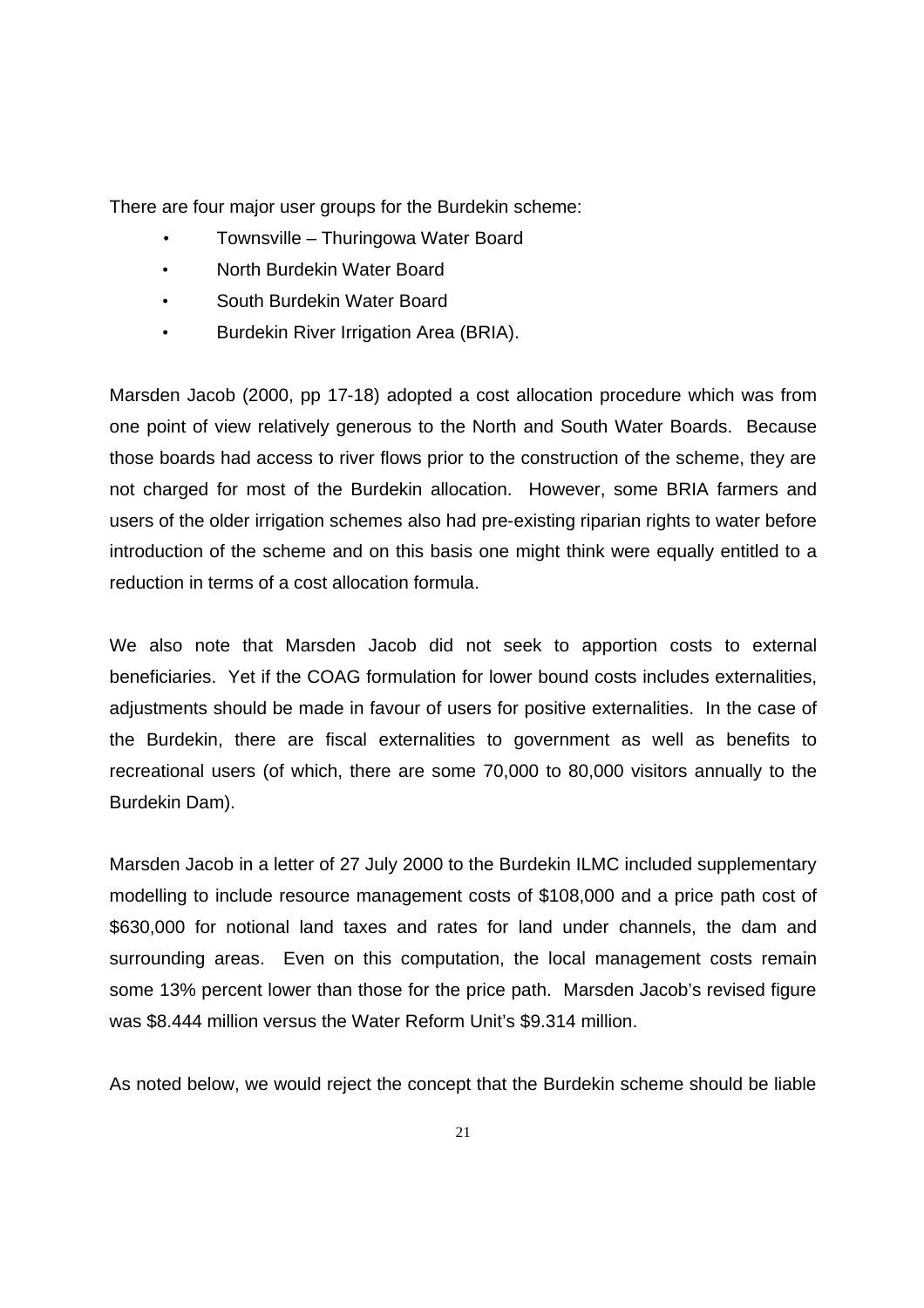for taxes in general or land tax and rates in particular, given that the land under the dam in channels has no alternative use and should therefore be valued at zero. Further we would question the concept of a resource management cost.

We would also suggest the following areas need investigation by the QCA.

In relation to employees, it needs to be established that past unfunded superannuation liabilities are not being transferred from the Government to SunWater customers. Where an employee has accrued entitlements for superannuation, long service leave, sick pay etc from service in a Government department such as State Water Projects, the cost of such accrued entitlements should remain with the Government and not be transferred to a corporatised entity such as SunWater for passing on to its captive customers. If the gazetted price paths include figures for labour costs which incorporate catch up funding charges for such previously accrued employee entitlements, they should be reduced accordingly.

#### *3. Depreciation versus renewals annuity*

We note that there is a great difference between conventional concepts of depreciation and renewals annuity accounting for assets with perpetual lives. Normal depreciation seeks to apportion the cost of an asset over its useful life. Such depreciation may be straight line, accelerated or computed on a financial annuity basis which assumes the depreciation charges are invested, whether internally or externally, to recover the original cost of the asset.

First, it must be emphasised that normal depreciation is not based on inflated or revalued asset values but on actual, original, cost. Depreciation based on revaluation of assets is objectionable. As Walker and Walker (2000, p 90) noted "the public sector's upward revelations often involved depreciable assets, leading to higher depreciation charges." They also drew attention to the criticisms of the NSW Auditor-General.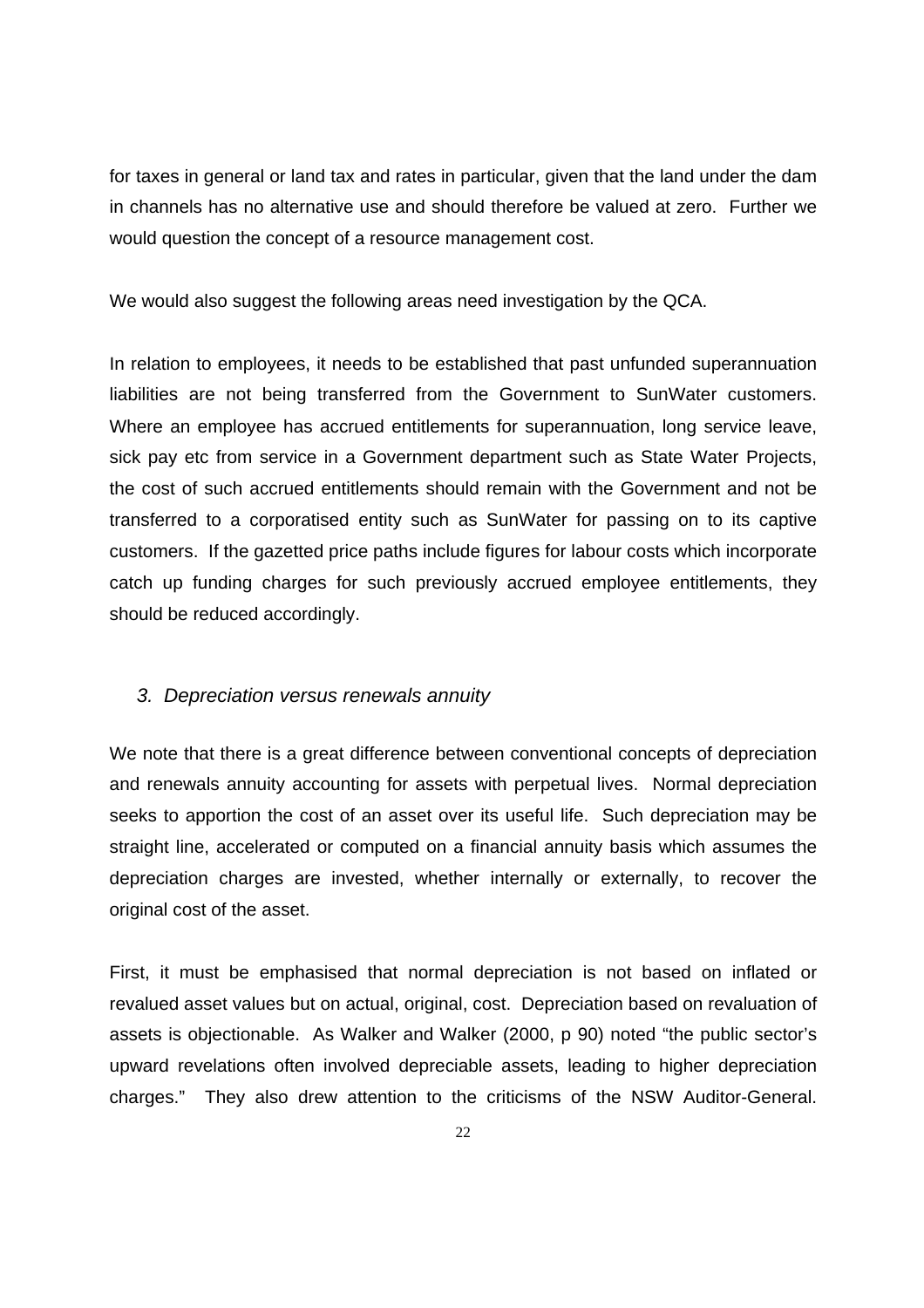"Some have had misgivings. In his 1990 report to Parliament, NSW Auditor-General Ken Robson devoted some attention to the revaluations by the Sydney Water Board, and other agencies, and the effect of those revaluations on reported 'costs':

*It is the flow-on effect of additional depreciation charges following asset valuation which is my major concern. This effect is displayed by increased costs and depressed operating results in Income and Expenditure Statements. My concerns in this area are that costs will be overstated, that increased prices will be more easily justified and that depreciation charges will in time exceed original cost*.", Walker and Walker (2000, p 98)

Second, it must be noted that in the case of assets with perpetual lives, normal depreciation concepts are irrelevant. Thus land is not depreciated. It is also generally accepted that assets such as dams or channels have a perpetual life if properly maintained.

Hence, the concept has arisen of a renewals annuity charge to be expensed against an irrigation scheme's income instead of charging depreciation against capital asset costs.

A renewals annuity charge is fundamentally different to the concept of a financial annuity sinking fund to recoup original asset cost or build up a fund for its replacement.

A renewals annuity charge is merely a device for smoothing lumpy, infrequent, maintenance and refurbishment costs. The balance of a renewals annuity account may be thought of as an "unders and overs" tin to cover the occasional large maintenance cost. Sometimes the account balance may be in surplus as prepayments are made for anticipated expenditure; other times it may be in deficit as a result of unanticipated large maintenance costs which are being amortized over several years.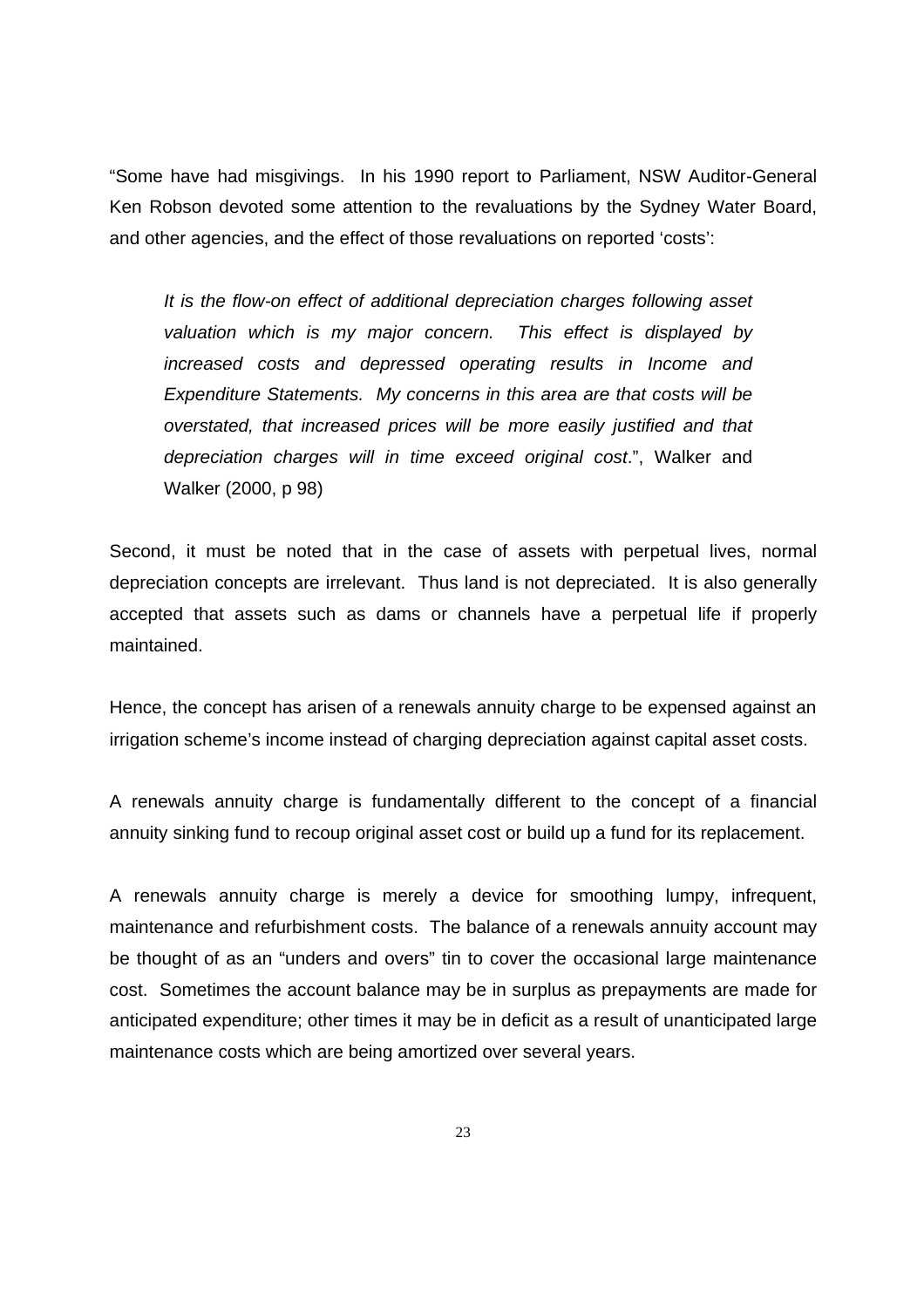Over the long run, the balance in a renewals annuity account should be zero: it should neither be in permanent surplus nor permanent deficit - on average, each generation of irrigation users should be meeting the maintenance and refurbishment expenses attributable to that generation. There should be no building up of a fund to recover the cost of, or to replace, assets which do not depreciate. The building up of such a fund would amount to a form of "double charging" of the original generation of users who would be contributing towards both the original capital costs of a scheme as well as towards its replacement. Nor should the renewals annuity charge build up a fund able to be abused as a "hollow log" to be plundered for the payment of dividends to the owner. In this regard, we note that the Marsden Jacob report (2000, pp 24, 30) may have allowed too great a charge for the renewals annuity in that cash reserves could be built up.

Further, any renewals annuity must be based on an asset register (which is also needed for CGT accounting purposes).

Finally, a renewals annuity must be based on a customer-approved refurbishment plan. Just as the body corporate for a strata title block of home units approves budgets and levies for maintenance of common property, so some form of local management and user approval is necessary to prevent gold-plating or excessive maintenance costs.

#### *4. Renewals annuity accounting: transitional issues*

There are also serious transitional issues which needs to be addressed when an irrigation scheme changes its system of accounting to a renewals annuity approach. These are adjustments for any backlog of maintenance and transfer of accumulated depreciation charged previously.

While the Burdekin is a relatively young scheme and one would not expect serious backlogs of required maintenance, it is important that any such backlogs be either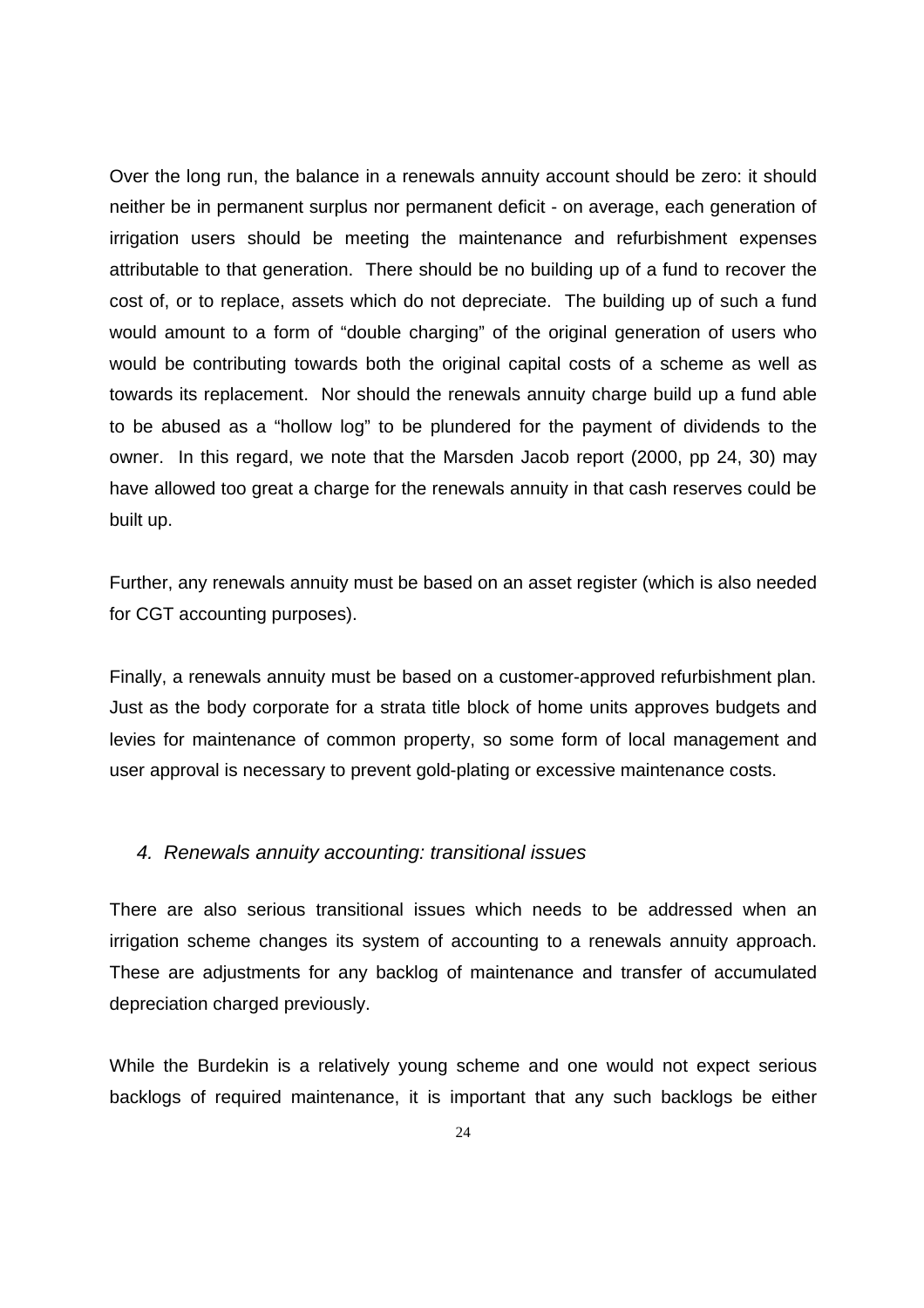rectified or a credit provided to the renewals annuity account on the transfer of assets from State Water Projects to SunWater. Equally important is that to avoid double charging users for asset maintenance or renewal, accumulated past asset depreciation charges (with interest) should be credited to the renewals annuity account on the changeover to renewals annuity accounting. Otherwise, users are not given proper credit for amounts previously charged towards asset refurbishment. Accordingly, the QCA needs to check that there was no backlog of maintenance and that the renewals annuity figure computed for establishing the gazetted price paths included a credit (with interest) for previous accumulated depreciation and is computed on the basis of a zero net balance in the account over the long-term. BRIAC would be seeking to establish that this is the case.

We note that if the QCA followed IPART in adopting a "line in the sand" approach it could then be argued that users must accept that such transitional issues cease to be relevant, but unless the QCA adopts a comprehensive and consistent "bygones are bygones" approach, users are entitled to demand full credit for past contributions towards capital costs or depreciation charges..

#### *5. Tax equivalent regime (TER) logic needs to be queried*

The logic of imposing taxes of any kind on SunWater needs to be questioned at several levels.

First, there is the primary legal and economic logical impossibility of the Crown taxing itself. When the Federal fringe benefits tax, for example, was introduced, it was recognised that the Crown taxing itself was a legal nullity and that the Crown no more pays tax when money is paid from a government department to the Treasury than does a person incur a cost by moving money from the left to the right pocket. In addition to this fundamental logical problem, the mutual fiscal immunities of State and Commonwealth are recognised to a large extent by section 114 of the Constitution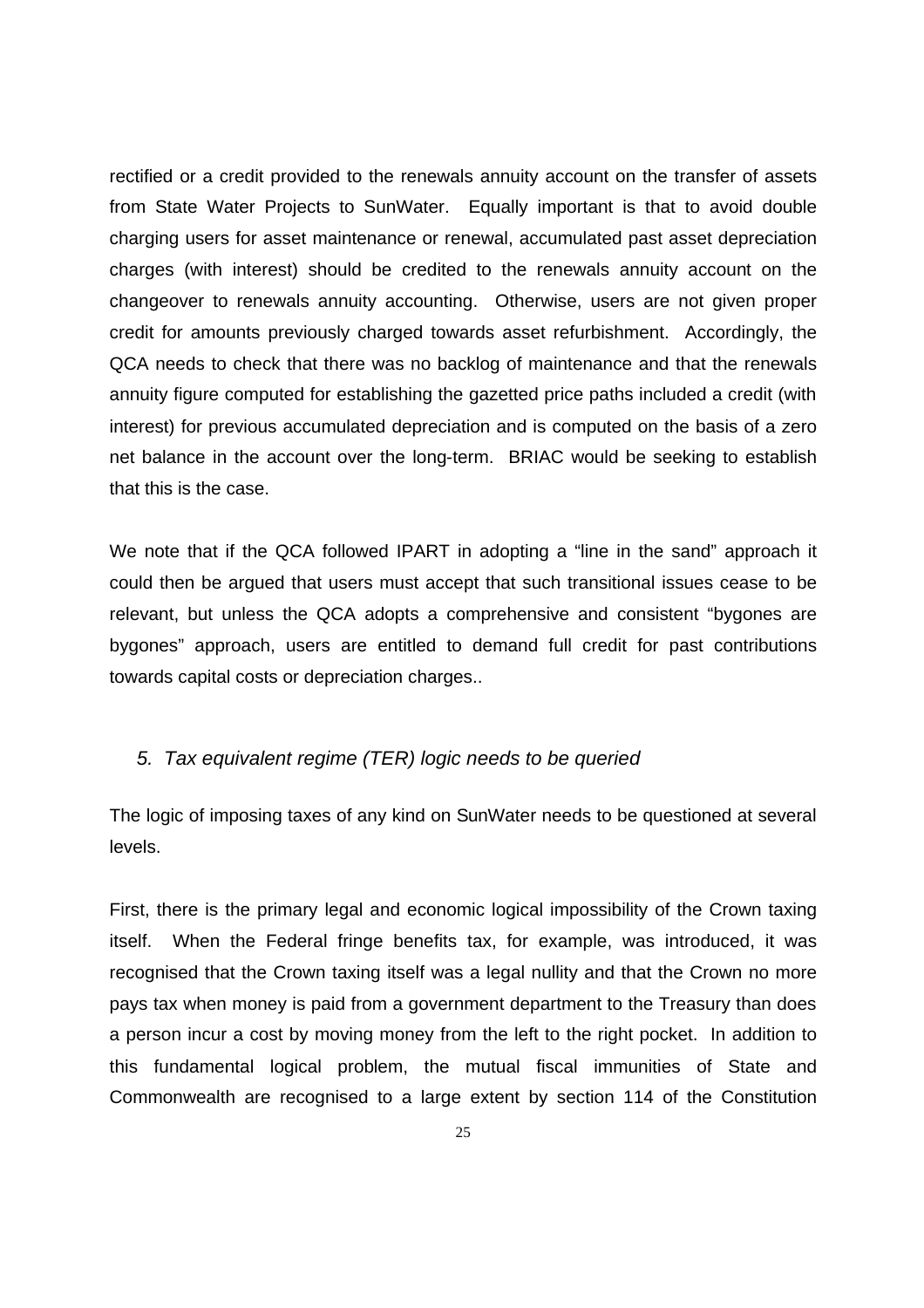which prohibits State or Commonwealth imposing taxes upon each other's property. While it may be suggested that tax equivalent regimes are necessary for competitive neutrality and are a COAG requirement now incorporated in the *QCA Act*, we must politely insist that the fundamentals of constitutional law should be given somewhat more consideration than hitherto.

Second, the *QCA Act* definition of "competitive neutrality" is only relevant where there are "competitors or potential competitors". But SunWater's Burdekin activities have been recognized and declared as a monopoly, so the *QCA Act* does *not* require a tax equivalent regime to be imposed for "competitive neutrality reasons" - there are no competitors or potential competitors. (Nor would there be if the optimal pricing rule of "price equals short run marginal cost" is enforced). Hence, the general constitutional law and statutory tax exemptions should be given full effect by the QCA in examining whether excess returns are incorporated in the current price paths.

Third, the compliance costs of taxes "paid by government agencies" are a pure social waste which should not be visited upon users of irrigation schemes. If the Crown wishes to extract more money from users of irrigation schemes than it should do so in a visible and transparent manner in the form of higher prices rather than through the creation of notional costs which are themselves costly to determine. We suspect the adoption of tax equivalent regimes is merely a covert device to conceal what would otherwise be seen as unjustified price rises.

There are also some specific observations which may be added in relation to specific taxes.

#### *6. Income tax*

Even if an equivalent tax regime were to be applied, it should be applied on the basis that a profit maximising entity would take advantage of all provisions of the relevant tax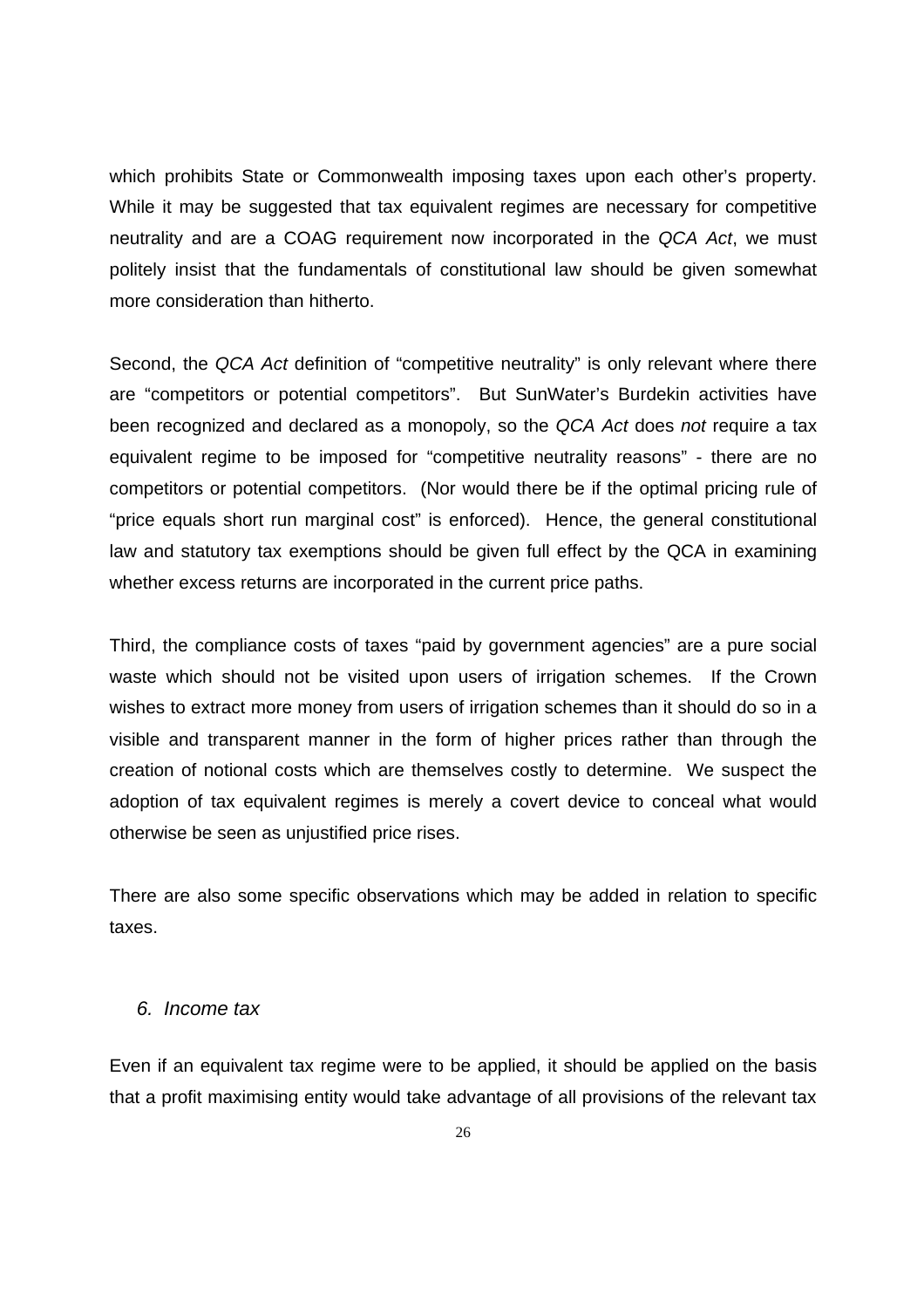law. Company directors are under a legal duty to minimise tax lawfully wherever possible.

Accordingly, if SunWater makes losses or has accumulated depreciation write-offs which eliminate its taxable income, these should be used to attribute a zero tax rate to SunWater in respect of the Burdekin scheme. An optimal marginal cost pricing rule would generate ongoing tax losses. We note that the Marsden Jacob Report (2000, p ES vi) stated that "A preliminary analysis of notional company tax indicates tax would not be payable for up to 30 years ..." based on asset values on the books of State Water Projects.

An even more fundamental point is that the shareholder of SunWater is an income taxexempt entity, namely, the Crown in right of the State of Queensland. Although a a non-resident or government-owned company cannot maintain a franking account (which gives rise to refundable imputation credits), it should be recognized that no competent private sector tax adviser would tolerate a corporate structure which created a 30 per cent tax liability to the Commonwealth in respect of a tax-exempt shareholder. Instead of being constituted as a corporate entity, SunWater would be organised as a trust or partnership so that net profits (if any) would flow tax free to the tax-exempt owner. If the capital asset pricing model (to which we object in any case) is to be applied, the commercial reality is that pre and post-tax rates of return would be the same and that SunWater would not face any additional tax cost on its market cost of equity capital.

A second point which appears to have gone unnoticed in previous consideration of competitive neutrality is that an irrigation scheme could be organised as a valid charitable trust and therefore be tax-exempt in any case. Bradshaw (1983, p 28-30) notes that the Statute of Elizabeth on charitable uses embraces, as charitable, objects of public utility such as trusts for localities or for provision of some of the indispensables of a settled community. In addition, "agriculture partakes of that fundamental social quality which can give a charitable nature to a trust or purpose relating thereto which is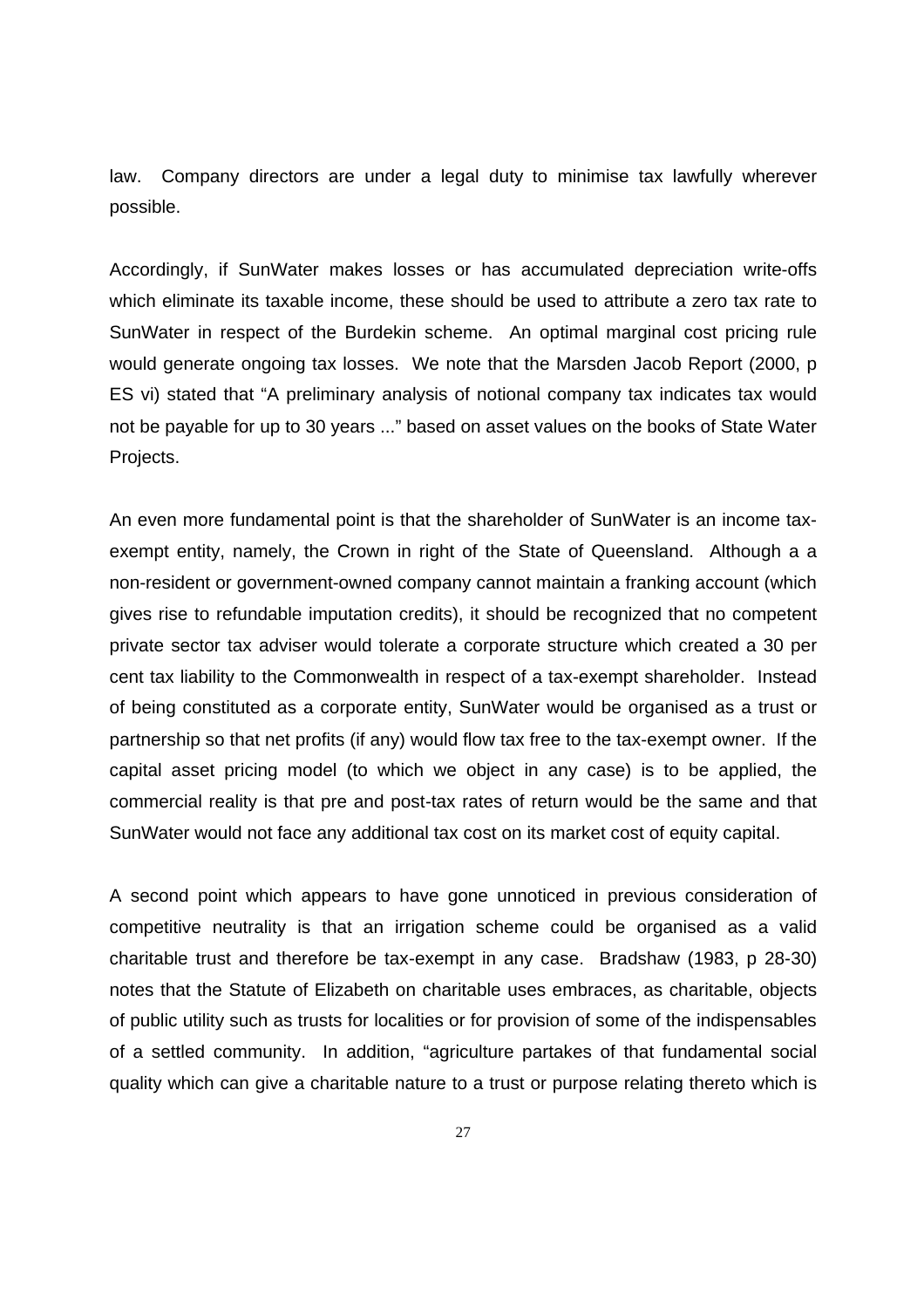beneficial to the community". We further note that the recent Commonwealth Government Inquiry into the Definition of Charities accepted the view of the Charities Commission for England and Wales that a charity may conduct and carry on what was formerly a government function, see Commonwealth of Australia (2001, pp 235-237). Accordingly, an irrigation trust established on a charitable basis would be tax-exempt, regardless of whether the Crown in right of the State of Queensland had any influence or control.

The QCA must therefore assume a zero rate of tax if it seeks (against our views) to apply a CAPM-derived WACC to the Burdekin scheme. It is quite inappropriate to burden irrigators with a cost of capital which includes *notional* corporate tax costs which would never be payable in a competently organised competitive private sector setting. Irrigators should not be expected to pay for a failure by SunWater or the Government of Queensland to seek competent income tax advice to ensure use of tax losses or achieve tax-free status, as is properly and legally possible.

Incidentally, we note that proper application of income tax rules requires SunWater to maintain a CGT register of all its assets on a historic cost basis. If SunWater is seeking regulatory approval of an asset base, it should be required by the QCA to deliver its CGT asset register for the Burdekin scheme and SunWater should not be allowed to seek a rate of return on any asset cost which it is not willing to have audited by the Commissioner of Taxation. Once again, this highlights the irrationality of seeking to charge irrigators for a return on asset costs never incurred or long since recouped. Tax law does not allow such conduct nor does conventional private sector accounting. If SunWater is not willing to have its Burdekin scheme accounts re-cast back to the origins of the scheme on private sector and historic cost tax accounting principles, the QCA must place a zero value on such unsubstantiated "costs".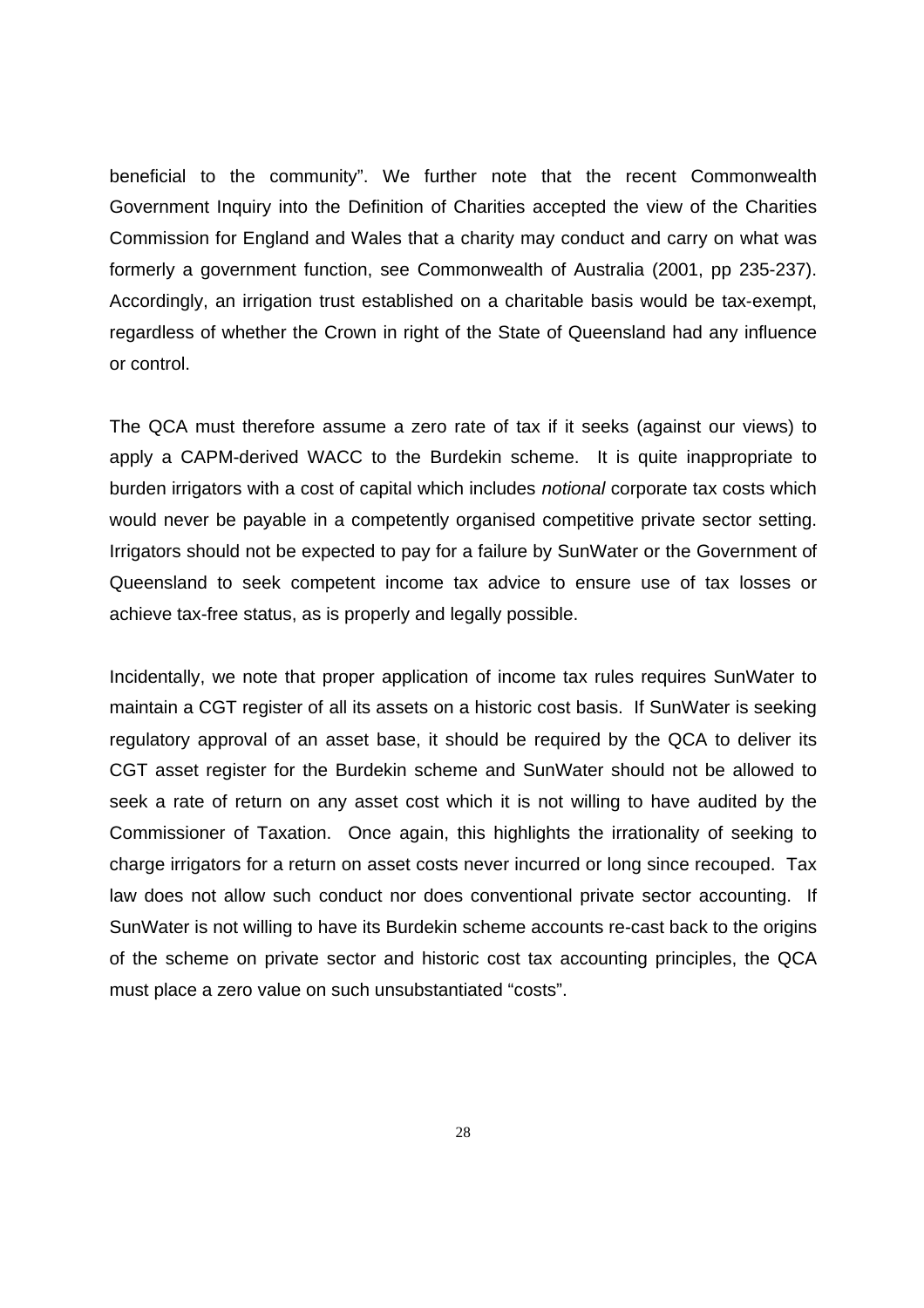#### *7. Land taxes and rates*

Land taxes and rates are based on the unimproved value of land. In the case of an irrigation schemes such as the Burdekin where easements have been set aside for channels or land has been resumed for a catchment, there is no land value attributable. The value of the Burdekin scheme is reflected in the values of the irrigated land parcels (which are subject to rates or land taxes as the case may be). The market value of land underneath the channels and catchment is zero since such land has no other use.

#### *8. Externalities*

We note that the COAG expert groups have said that lower bound costs should include externalities. However, there are beneficial as well as negative externalities from irrigation schemes. Indeed the beneficial externalities are usually much greater than the negative externalities, else the scheme would not have been built.

Hence it follows that recurring annual beneficial externalities should be credited against charges to be levied from immediate users. As noted in our first submission, these include land taxes, rates, stamp duties, GST, avoided welfare dependency costs, etc. Given that capital has already been recouped before counting these externalities, the annual value of these recurrent external benefits should be credited against recurrent user charges when the QCA is examining whether the recurrent net revenues from the Burdekin scheme incorporate an excess return on capital.

## 9. Conclusion regarding tem of reference 3

The current gazetted price paths appear to generate \$11.8 million in revenue (WRU) versus an efficient cost which would be less than \$7.7 million (Marsden Jacob). This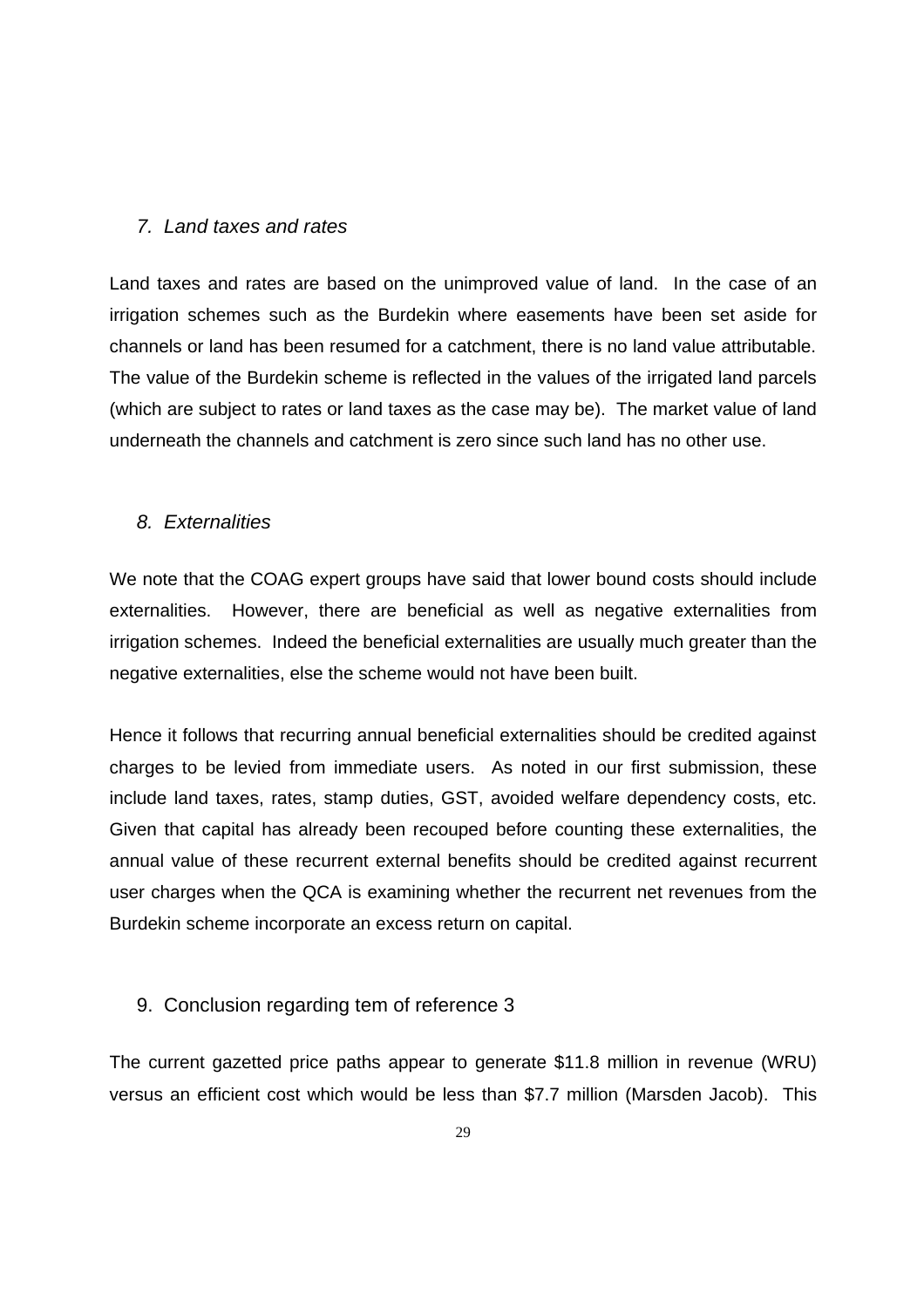figure may be reduced on further examination of other material being supplied to the Inquiry in confidence.

The starting figure of \$7.7 million is also subject to the downwards adjustments noted above (e.g. renewals annuity and depreciation, taxes and rates) and to adjustment for recurring external benefits. If, for example, capital has been recouped and there are continuing external fiscal and other benefits of \$5 million per annum attributable to the scheme, then charges to irrigators should be reduced further accordingly.

## *VI. General Conclusion*

This submission has noted several areas where the QCA will need to ensure it applies a consistent logical approach to determining the cost of capital or excess returns to capital incorporated in gazetted price paths.

These areas include -

- the inapplicability of a private sector CAPM approach to modelling a required return on "equity" where the "equity" comes from taxation revenue:
- the logical problems in applying the CAPM model without a proper forensic accounting on private sector historical cost principles which include revaluations in income statements;
- the inapplicability of equity risk or debt risk premiums;
- the inapplicability of a tax equivalent regime in general and for income or land taxes in particular;
- the need for a renewals annuity not to generate a long term positive fund balance;
- the need to credit a renewals annuity with accumulated previous depreciation on an accounting changeover;
- the need to ensure there is no transfer of previous superannuation or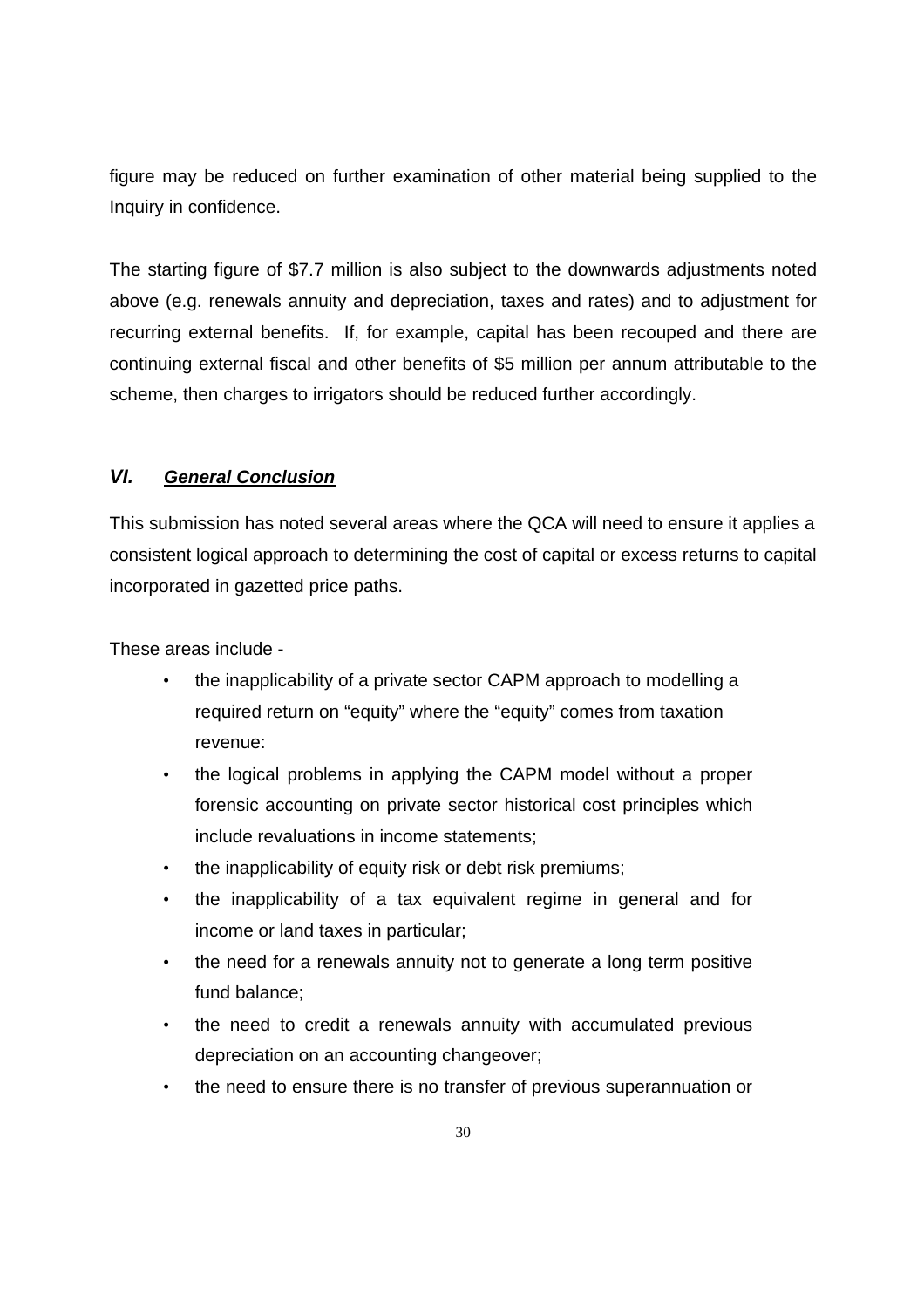maintenance backlog liabilities; and

• the need to credit beneficial recurring externalities against the costs of the scheme allocated to irrigation users.

IPART's approach of drawing "a line in the sand" and putting a zero value on both legacy assets and liabilities is one logical possible response to dealing with many of these difficult issues, particularly where records are incomplete. But it should go without saying that it would be not only unacceptable to irrigators but irrational in the administrative law sense for a body such as the QCA to apply internally inconsistent or incomplete methodologies in seeking to compute a rate of return on capital or to establish efficient operational expenditures for the purpose of testing whether gazetted price paths incorporate an excess return on capital.

We therefore trust that the enumeration in this submission of serious points of principle which need to be addressed by the QCA will assist in guiding the QCA to a fully reasoned, thoroughly consistent and defensible set of findings.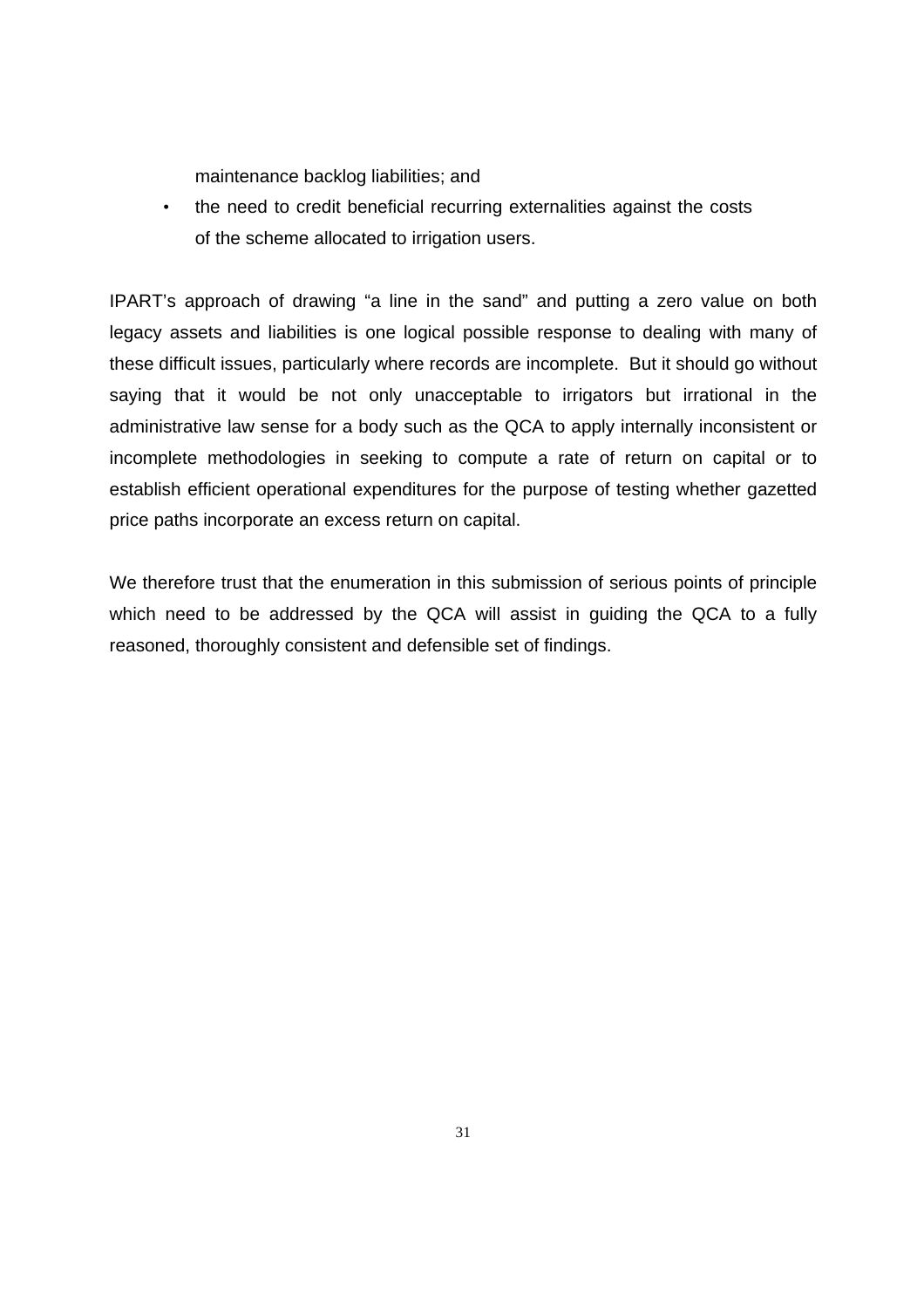#### *REFERENCES*

Bradshaw, F M (1983) *The Law of Charitable Trusts in Australia*, Butterworths, Sydney

Commonwealth Competitive Neutrality Complaints Office (1998) *Rate of Return Issues*, Productivity Commission, Canberra, December

Commonwealth of Australia (2001) *Report of the Inquiry into the Definition of Charities and Related Organisations*, AusInfo, Canberra, June

Independent Pricing and Regulatory Tribunal of New South Wales (IPART) (2001) *Department of Land and Water Conservation: Bulk Water Prices* Determination No 3, December, Sydney

Marsden Jacob (2000) *Local Management: An Efficient and Effective way Forward*, Report to Burdekin Interim Local Management Committee, 30 June

Officer, R R (1994) *The Cost of Capital of a Company under an Imputation Tax System*, **Accounting and Finance** vol 34, no 1, May, p 1-17

Queensland Competition Authority (2001) *Gladstone Area Water Board: Investigation of Pricing Principles*, Draft Report, Brisbane, November

Quiggin, John (1996) *Great Expectations: Microeconomic reform and Australia*, Allen & Unwin, Sydney

Walker, R G (1993) *Evaluating the Financial Performance of Australian Water Authorities* in Johnson, Michael and Stephen Rix, editors *Water in Australia: Managing Economic, Environmental and Community Reform* Pluto Press and University of New South Wales, Sydney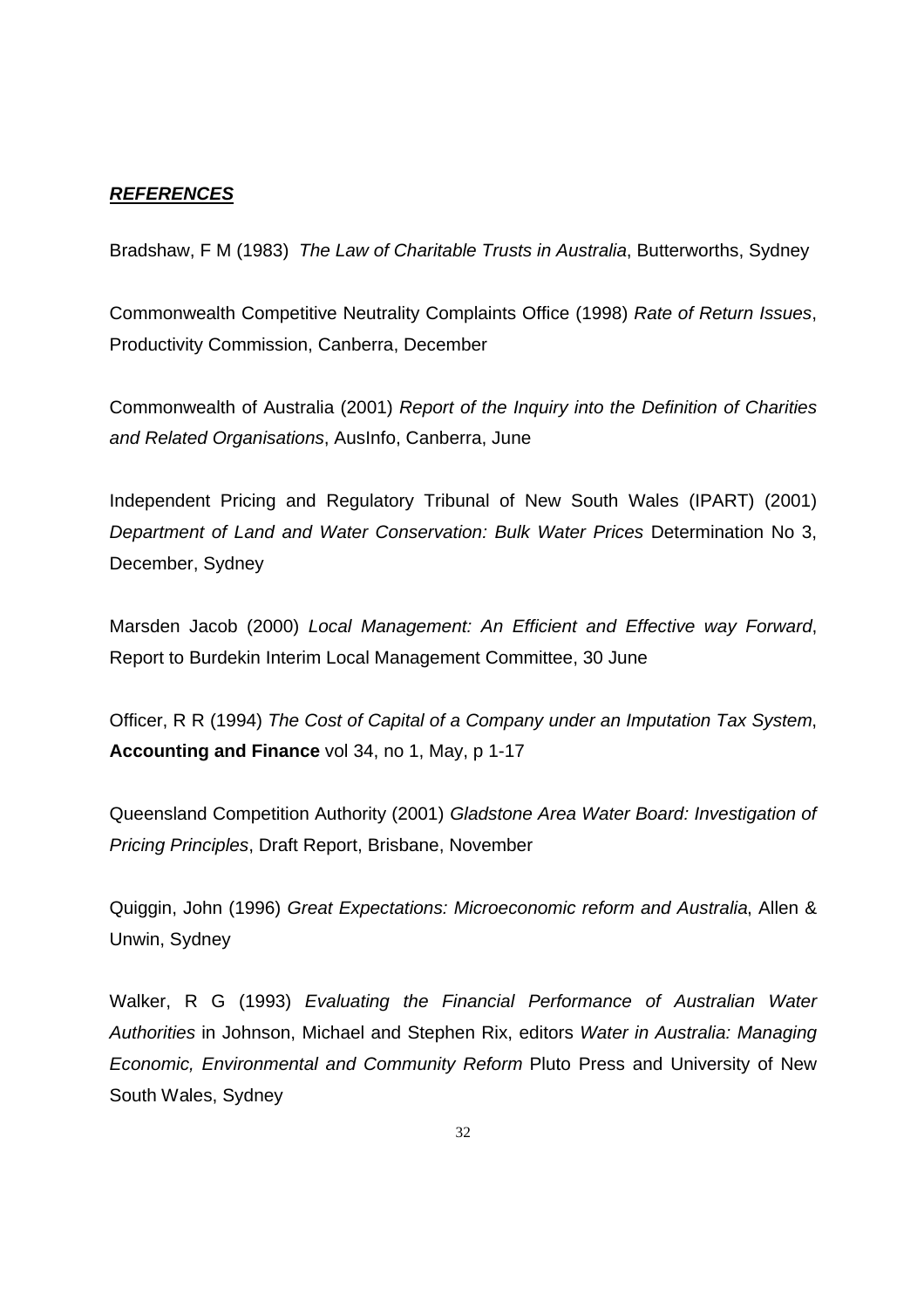Walker, Bob and Betty Con Walker (2000) *Privatisation: Sell off or sell out? The Australian experience,* ABC Books, Sydney

Water Reform Unit (WRU) (2001) *Papers released to Burdekin River Irrigation Area Committee (BRIAC) in response to FOI request of 29 May 2001*